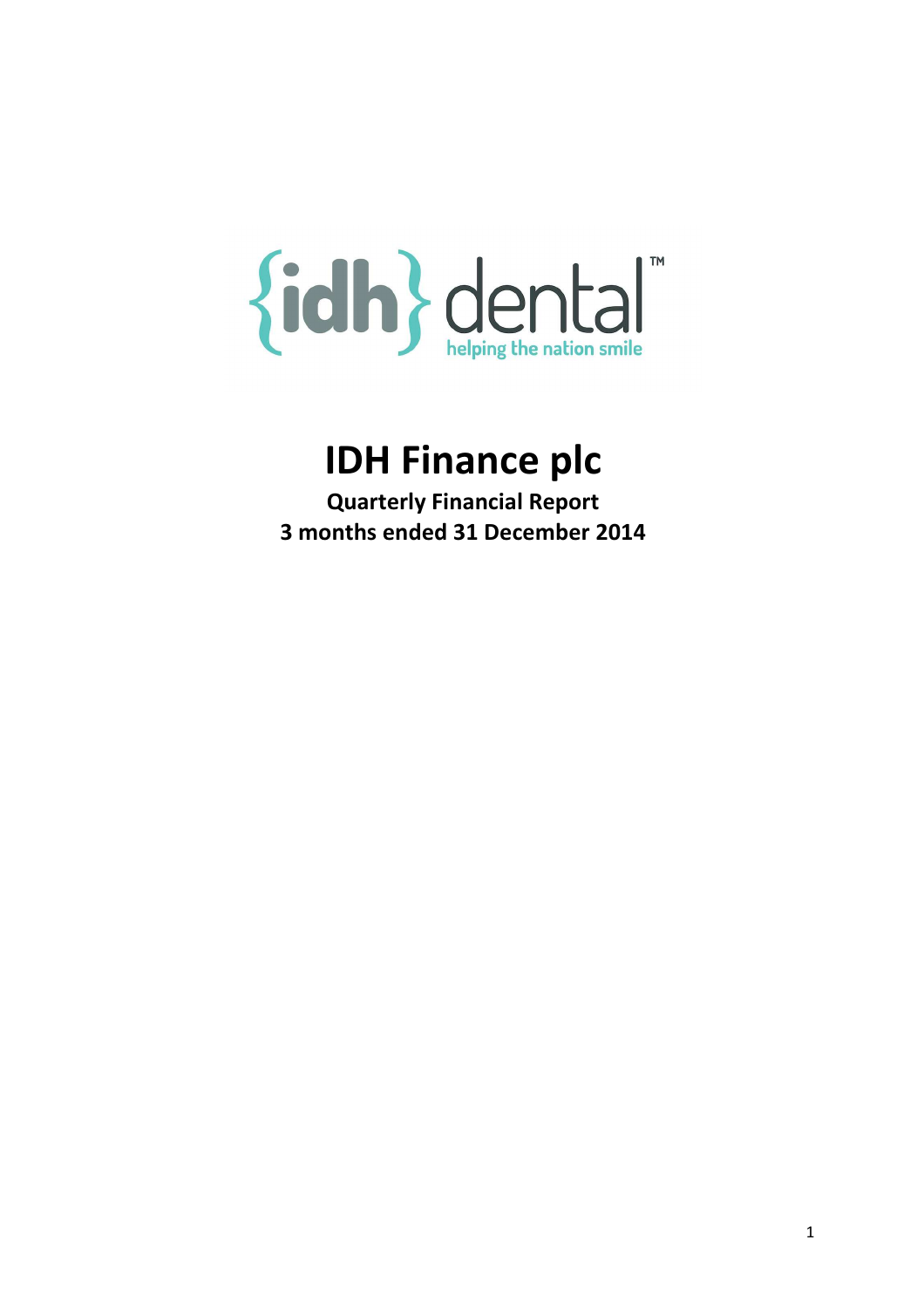# **Contents**

| Summary highlights                                                                    | 3  |
|---------------------------------------------------------------------------------------|----|
| Management's discussion and analysis of financial condition and results of operations | 4  |
| <b>Risk factors</b>                                                                   | 10 |
| Unaudited condensed consolidated financial statements:                                | 11 |
| Profit and loss account                                                               | 12 |
| Balance sheet                                                                         | 14 |
| Cash flow statement                                                                   | 15 |
| Reconciliation of net cash flow to movement in net debt                               | 17 |
| <b>Notes</b>                                                                          | 19 |

# Presentation of financial data

This report summarises consolidated financial and operating data derived from the unaudited consolidated financial statements of Turnstone Midco 2 Limited, the parent company of IDH Finance plc. The summary financial information provided has been derived from our records for the nine month accounting period to 31 December 2014 which are maintained in accordance with UK GAAP. The interim results are not necessarily indicative of the results to be expected for the full year.

We have presented certain non-GAAP information in the quarterly report. This information includes "EBITDA", which represents earnings before interest, tax, depreciation, amortisation and one-off exceptional and strategic items. Our management believes EBITDA is meaningful for investors because it provides an analysis of our operating results, profitability and ability to service debt. EBITDA is also used by management to track our business development, establish operational and strategic targets and make important business decisions. EBITDA is the measure commonly used by investors and other interested parties in our industry.

Comparative information has been provided for the quarter and nine month periods ended 31 December 2013. Information presented in this report and described as like-for-like excludes any practices or other operating units trading in the group in the current financial year or the year ended 31 March 2014 but not in both.

The comparative year-to-date information for the nine month period to 31 December 2013 includes the period prior to the closing of the notes offering by IDH Finance plc, which took place on 30 May 2013 ("closing").

References to "Integrated Dental Holdings", "IDH" and "the group" refer to Turnstone Midco 2 Limited and all of its subsidiaries.

## DISCLAIMER

THIS DOCUMENT HAS BEEN PREPARED BY TURNSTONE MIDCO 2 LIMITED AND IDH FINANCE PLC. BY REVIEWING THIS DOCUMENT OR PARTICIPATING ON THE CONFERENCE CALL THAT PRESENTS IT, YOU AGREE TO BE BOUND BY THE FOLLOWING CONDITIONS.

THIS DOCUMENT IS FOR INFORMATION PURPOSES ONLY AND DOES NOT CONSTITUTE AN OFFER TO SELL OR THE SOLICITATION OF AN OFFER TO BUY SECURITIES IN TURNSTONE MIDCO 2 LIMITED OR IDH FINANCE PLC. FURTHERMORE IT DOES NOT CONSTITUTE A RECOMMENDATION BY TURNSTONE MIDCO 2 LIMITED OR ANY OTHER PARTY TO SELL OR BUY SECURITIES IN TURNSTONE MIDCO 2 LIMITED OR ANY OTHER SECURITIES. ALL WRITTEN OR ORAL FORWARD LOOKING STATEMENTS ATTRIBUTABLE TO TURNSTONE MIDCO 2 LIMITED, IDH FINANCE PLC, OR PERSONS ACTING ON THEIR BEHALF ARE QUALIFIED IN THEIR ENTIRITY BY THESE CAUTIONARY STATEMENTS.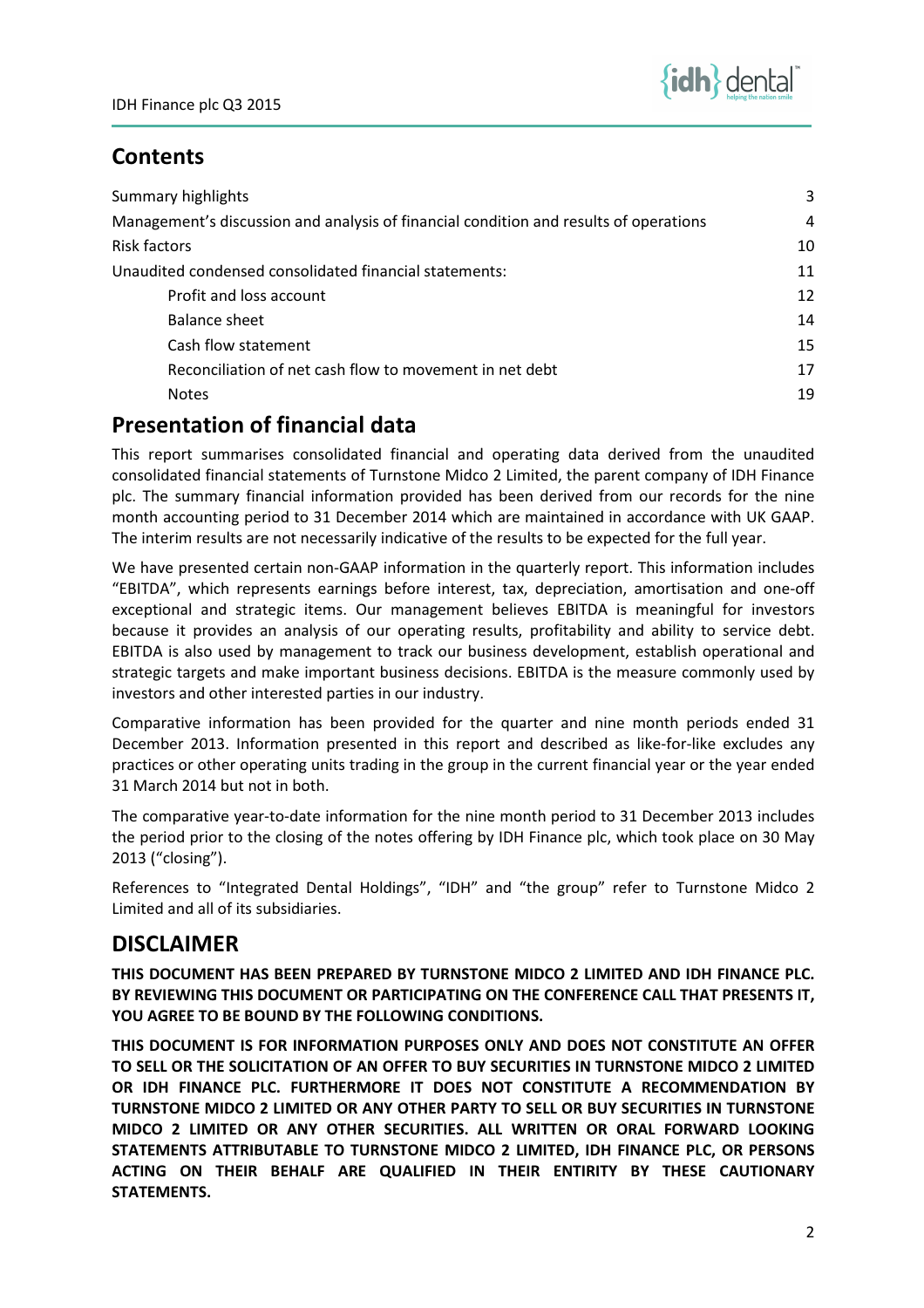

## Summary highlights

- EBITDA before exceptional items for the three months ended 31 December 2014 ("Q3 FY15") increased to £18.0m, 1.9% up on the three months to 31 December 2013.
- Q3 FY15 turnover was £135.5m. Year on year turnover growth, predominantly driven by acquisitions, was 29.7%.
- Q3 FY15 like-for-like private revenue growth of 9.4%.
- With the inclusion of Dental Directory's post acquisition results:
	- o Q3 FY15 gross margin percentage of 44.4% compared to 48.0% in the three months to 31 December 2013.
	- o Administrative expenses, excluding depreciation, goodwill amortisation and exceptional items, as a percentage of turnover was 31.4%, in line with Q3 FY14.
- Increase in LTM EBITDA to £73.9m; and pro-forma LTM EBITDA of £83.2m.
- Nine practices were acquired during the quarter total practices increased to 628.
- Operating cash generated of £13.5m (Q3 FY14: £13.9m).
- Maintenance capital expenditure for the quarter ended 31 December 2014 was £5.4m.
- Normalised cash conversion adjusting for one-off items in working capital and maintenance capital expenditure was 59.5% (YTD: 80.3%).
- £5.1m was spent on acquiring practices during the quarter.
- Cash and cash equivalents at 31 December 2014 of £16.7m and net debt was £480.1m.
- Gearing levels are 6.49 times and 5.77 times LTM EBITDA and pro-forma LTM EBITDA respectively.
- Roll-out of 'My Dentist' brand fascia to c.90 practices by March 2015 underway.
- Mark Stephenson appointed Chief Operating Officer of the Practice Services division in January.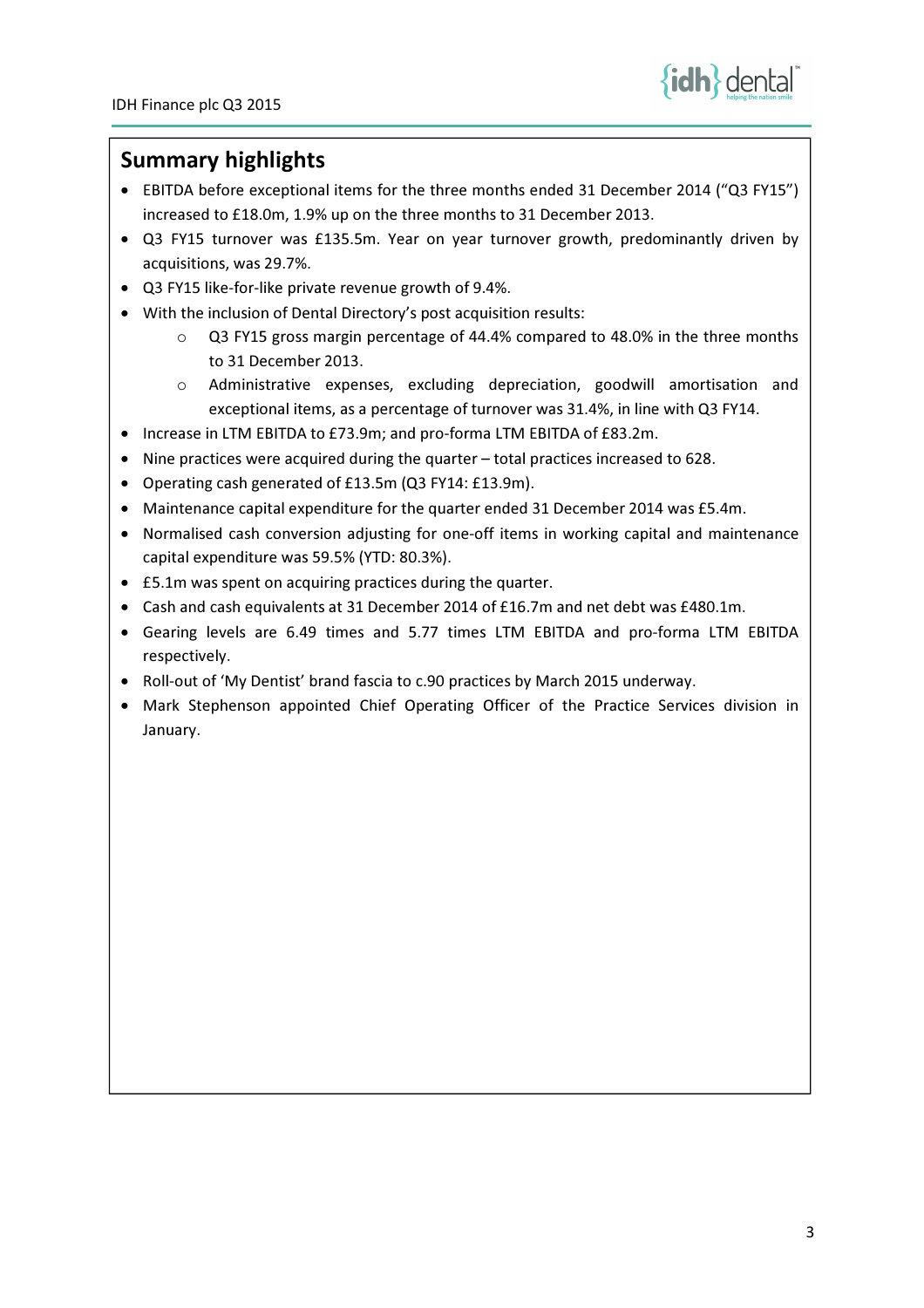

# Management's discussion and analysis of financial condition and results of operations

## **Overview**

Integrated Dental Holdings ("IDH") is pleased to announce its results for the quarter ended 31 December 2014.

IDH is the leading provider of dental services in the United Kingdom with a network of 628 dental practices throughout England, Scotland and Wales.

Our core business is the provision of primary care dental services on behalf of the NHS. The majority of our dental practices also provide private dentistry services including general dentistry, hygienist and cosmetic services. A small number of our practices also provide specialist and advanced services such as treatment under sedation, dental implants and orthodontics.

Following the acquisition of The Dental Directory ("DD") in April 2014 and the Dental Buying Group ("dbg") in April 2013, the group is also a leading provider of materials, equipment and services to dental practices across the UK. In conjunction with the Academy (provision of internal and external learning facilities), DD and dbg make up our Practice Services division.

# Commentary on results

The following discussion of IDH's financial condition and results of operations should be read in conjunction with the unaudited condensed consolidated financial statements and the related notes contained in this interim report.

The key performance indicators for the group for the four quarters from 1 October 2013 to 30 September 2014 and for the quarter ended 31 December 2014 are provided below:

| Key performance indicators                              |     | Q3 2014 | Q4 2014 | Q1 2015 | Q2 2015 | Q3 2015 |
|---------------------------------------------------------|-----|---------|---------|---------|---------|---------|
| Turnover (£m)                                           |     | 104.4   | 106.7   | 123.9   | 133.2   | 135.5   |
| EBITDA (£m)                                             |     | 17.7    | 19.1    | 17.7    | 19.1    | 18.0    |
| LTM EBITDA (£m)                                         |     | 64.8    | 67.8    | 70.1    | 73.6    | 73.9    |
| Operating profit (£m)                                   |     | 4.2     | 6.4     | 4.5     | 4.3     | 2.1     |
| NHS dentistry services as a percentage of turnover      |     | 84.6%   | 84.4%   | 71.3%   | 69.2%   | 69.5%   |
| Private dentistry services as a percentage of turnover  |     | 13.7%   | 13.8%   | 12.7%   | 12.7%   | 13.1%   |
| Practice services as a percentage of turnover           | (1) | 1.7%    | 1.8%    | 16.0%   | 18.1%   | 17.4%   |
| Like-for-like private turnover growth                   |     | 12.6%   | 8.4%    | 15.0%   | 13.8%   | 9.4%    |
| Gross profit margin %                                   |     | 48.0%   | 48.4%   | 44.9%   | 44.9%   | 44.4%   |
| Administrative expenses as a percentage of turnover     |     | 31.4%   | 30.9%   | 30.9%   | 30.9%   | 31.4%   |
| <b>EBITDA</b> margin %                                  |     | 17.0%   | 17.9%   | 14.3%   | 14.4%   | 13.3%   |
| Number of dental practices                              |     | 570     | 585     | 592     | 621     | 628     |
| Maintenance capital expenditure (£m)                    |     | 3.8     | 5.1     | 4.7     | 4.6     | 5.4     |
| Cash conversion after maintenance capital expenditure % | (2) | 60.6%   | 72.0%   | 74.4%   | 100.6%  | 56.7%   |
| Proforma EBITDA (£m)                                    |     | 73.0    | 84.8    | 83.8    | 86.0    | 83.2    |

(1) Turnover from practice services includes the Dental Buying Group ("dbg") and The Dental Directory and totals £23.5m in Q3 FY15 (Q3 FY14: £1.8m).

(2) Normalised cash conversion, after adjusting for one-off items in working capital and maintenance capital expenditure in Q3 FY15 was 59.5%.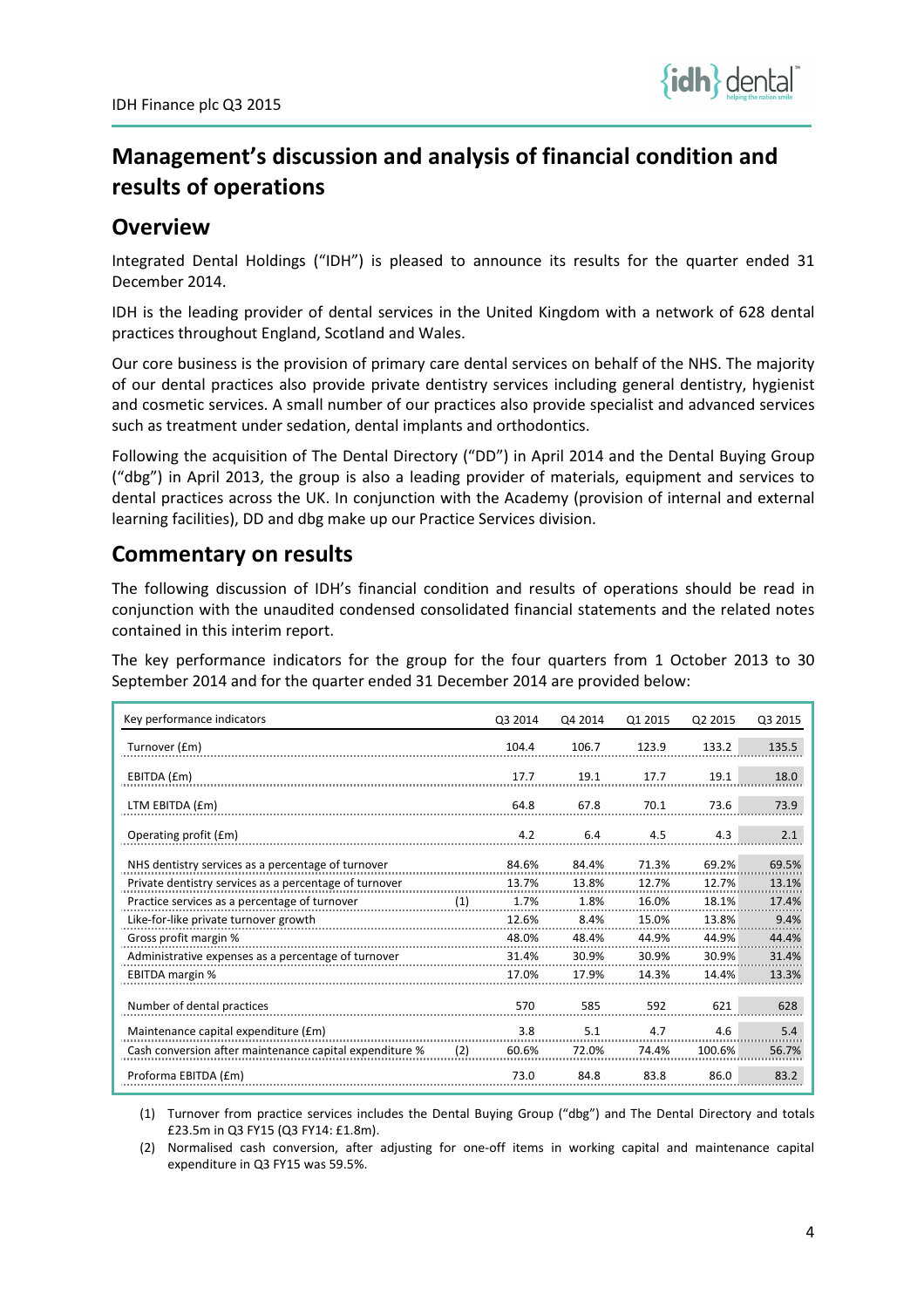

In the quarter ended 31 December 2014, we acquired nine dental practices for a total of 628 dental practices in our estate as at the quarter end.

## Turnover

Group turnover increased by £31.1m, or 29.7%, from £104.4m for the three month period ended 31 December 2013 ("Q3 FY14") to £135.5m for the three month period to 31 December 2014 ("Q3 FY15").

Turnover derived from dental practices increased by £9.3m from £102.7m to £112.0m. The remaining £21.8m increase was delivered from new services provided to dental practices and other associated businesses following the acquisition of The Dental Directory in Q1 FY15 and including dbg.

| Group turnover                             | Q3 2015 |         | Q3 2014 Movement |
|--------------------------------------------|---------|---------|------------------|
|                                            | £'000   | £'000   | £'000            |
| Practices owned as at 1 April 2013         | 95,159  | 96,266  | (1, 107)         |
| Practice disposals                         |         | 80      | (80)             |
| Practices acquired or opened:              |         |         |                  |
| During the 12 months ended 31 March 2014   | 11,324  | 6.304   | 5,020            |
| During the 9 months ended 31 December 2014 | 5,468   |         | 5,468            |
| Dental practice turnover                   | 111,951 | 102,650 | 9,301            |
| Practice services and other turnover       | 23,548  | 1,787   | 21,761           |
| Group turnover                             | 135,499 | 104.437 | 31.062           |

Turnover of £11.3m was contributed by the 61 practices acquired or opened during the period 1 April 2013 to 31 March 2014 ("FY14 acquisitions") in the quarter ended 31 December 2014, a £5.0m increase over the £6.3m contributed by the 41 practices acquired or opened in the first nine months of the last financial year. The 48 practices acquired or opened during the first nine months of FY15 ("FY15 acquisitions") contributed an additional £5.5m.

It should be noted that Q3 FY14 turnover benefitted from a partial catch-up of NHS activity lost as a result of the systems issue that affected c.45% of the practice estate towards the end of Q2 FY14. The financial effect on EBITDA in Q2 FY14 was estimated to be between £1.0m-£1.5m.

## NHS revenue

NHS revenue for the quarter ended 31 December 2014 was £94.2m, an increase of £5.8m or 6.6% from £88.4m in Q3 FY14.

This increase was principally due to the impact of acquisitions with £8.2m generated by FY14 and FY15 acquisitions.

NHS revenue generated from practices owned at 1 April 2013 reduced from £83.3m to £81.0m due to:

- lower than expected levels of UDA performance in the quarter;
- patients choosing private treatment solutions instead of NHS treatment plans;
- partially offset by the 1.6% NHS dentistry contract uplift applied to the contracted Units of Dental Activity ("UDA") from 1 April 2014; and
- the partial catch up of lost NHS activity in Q3 FY14 as a result of the systems issue experienced in Q2 FY14.

Included within the NHS revenue number is £7.2m (Q3 FY14: £6.5m) generated from the delivery of Orthodontic services under contracts with NHS England.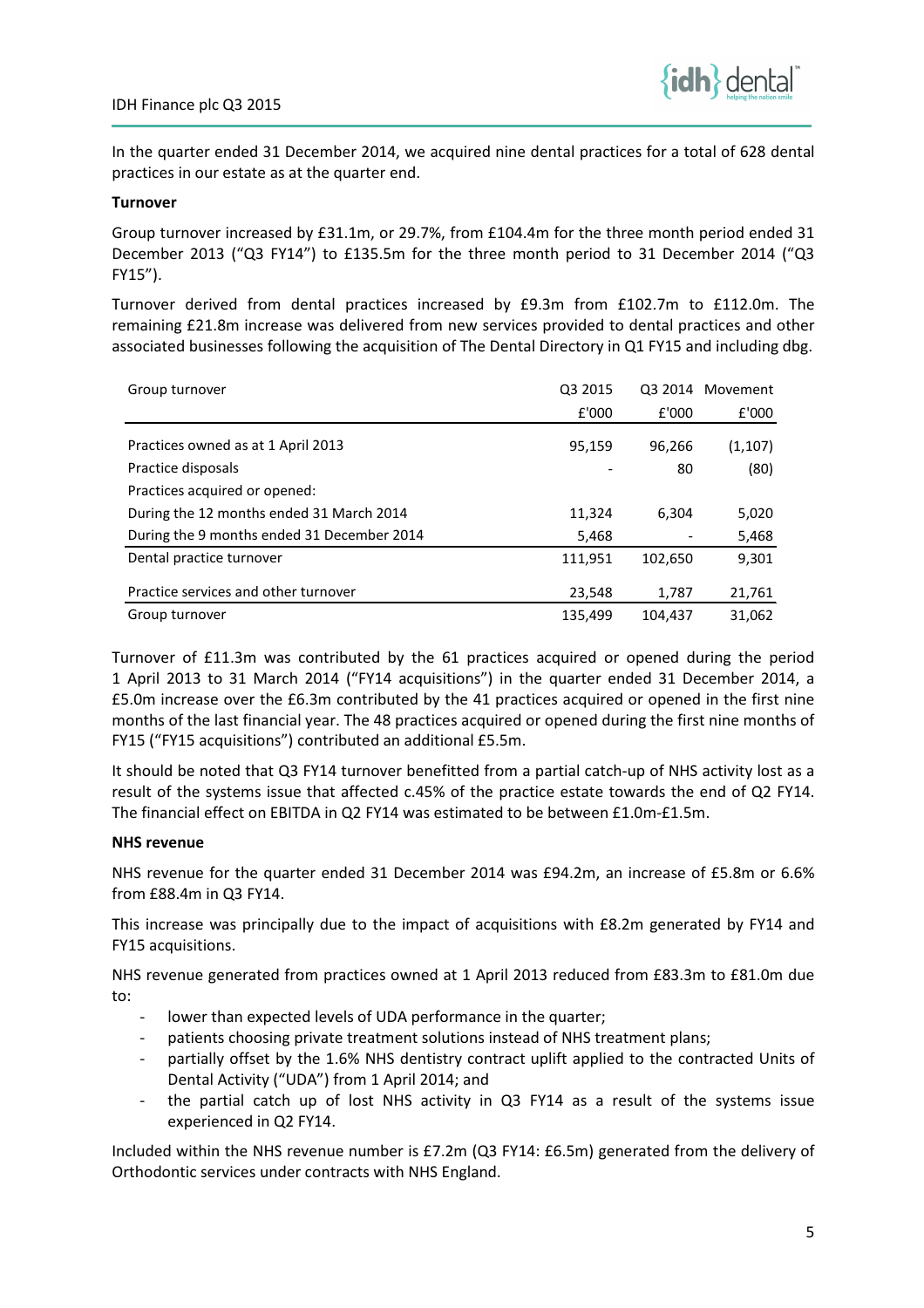

## Private revenue

Private revenue for the quarter ended 31 December 2014 was £17.7m, 24.4% higher than £14.3m for the equivalent period in FY14.

Practices owned at 1 April 2013 increased private sales by £1.2m or 9.4% to £14.0m for the quarter with acquired practices generating £2.3m additional private revenue. Private revenue increases have been generated through recommended price increases, the development of additional services for the dentist associates to provide to our patients and increased training for our associates in providing patient choice.

## Practice services and other revenue

Revenue of £23.5m (Q3 FY14: £1.8m) has been generated from The Dental Directory, dbg and other services.

## Cost of sales

Gross margin for the quarter ended 31 December 2014 was 44.4% a 3.6% decrease from 48.0% in the quarter ended 31 December 2013. This movement is due to a change in sales mix following the acquisition of The Dental Directory in April 2014. Dental practice gross margin for Q3 FY15 was 47.4% (Q3 FY14: 48.0%), compared to 30.0% for practice services.

Cost of sales increased by £21.1m and 38.8% from £54.3m to £75.4m for the quarter. The increase in the cost of sales is primarily the result of the Dental Directory acquisition which, along with dbg and other services added £15.6m. In addition, trading from FY14 and FY15 acquisition sites increased cost of sales by £5.5m.

The mix effect of increased private turnover and the associated higher dentist fee rates, laboratory and materials costs have slightly diluted the effect of the margin increase arising from the 1.6% NHS contract uplift.

Margins continue to be assisted by a reduced level of locum usage and laboratory fee savings resulting from management initiatives to increase cost transparency to dentists when compared to FY14, however this benefit has been offset by increased expenditure on dental materials, partly as a result of the increasing level of private revenue but also transitional issues with the transfer of materials purchasing to Dental Directory during Q2 and Q3 which will be resolved during Q4.

## Administrative expenses

Administrative expenses including goodwill amortisation and depreciation were £58.5m for Q3 FY15, an increase of £12.2m from £46.3m in the three months to 31 December 2013. Administrative expenses excluding goodwill amortisation, depreciation, grant income and exceptional items were £42.5m, an increase of £9.7m from £32.8m in Q3 FY14.

The movement in administrative expenses is primarily due to the overheads of the acquired Dental Directory business of £4.9m, in addition to practice overheads relating to acquisitions including staff costs, rent, utilities and equipment maintenance and central administrative increases for the additional practices.

The group's largest overhead is the cost of staff working in dental practices, in operational management and at head office. In the quarter ended 31 December 2014, staff costs were £27.4m, an increase of £5.5m from £21.9m in Q3 FY14. This increase is due to the Dental Directory acquisition (£2.7m), practice acquisitions (£1.8m), a general staff pay increase of 1.5% awarded at the beginning of April 2014. In addition management have made investments in practice operations including increased dentist clinical support, private services operational managers and additional practice managers.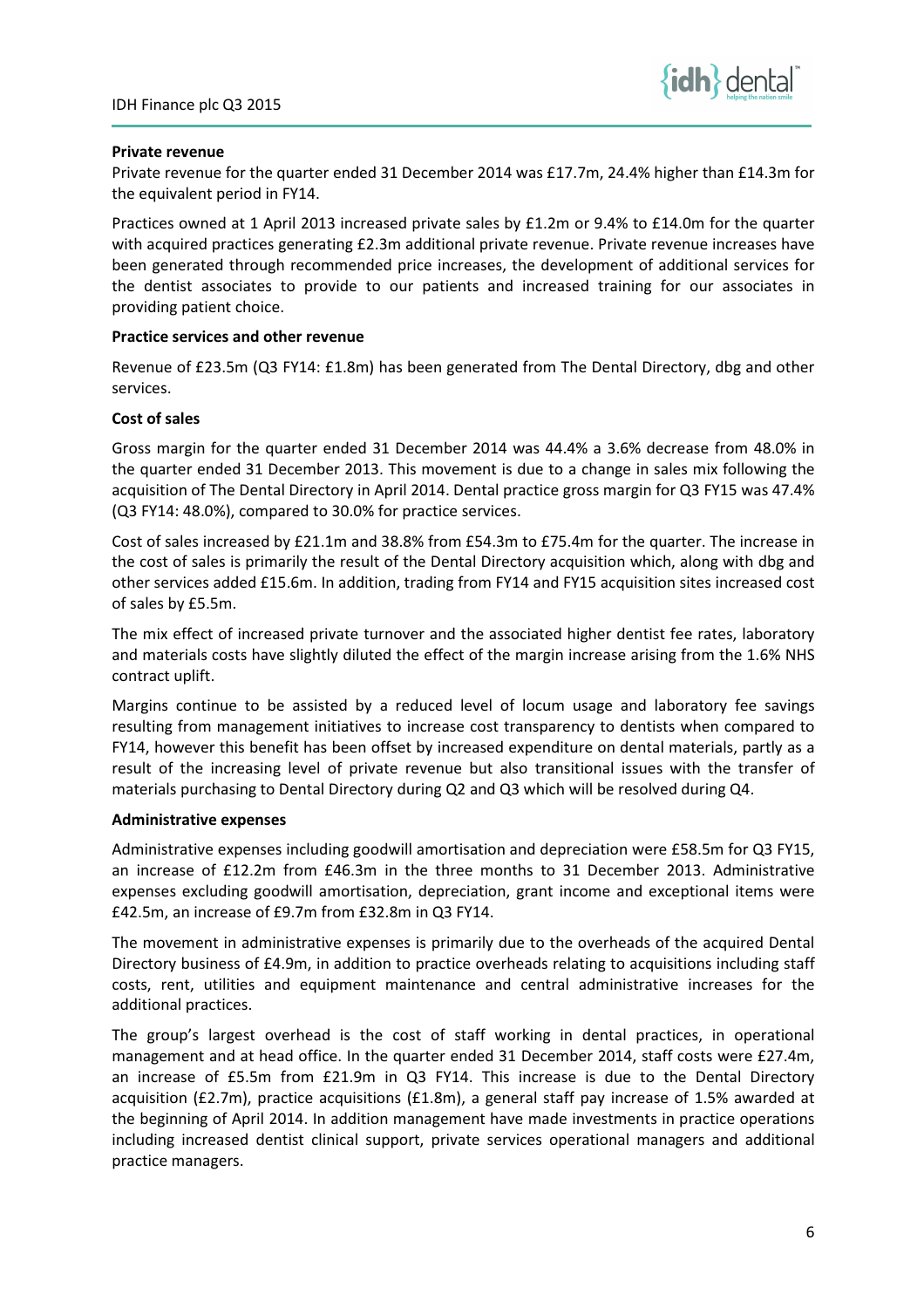

Rent expense for the quarter was £2.8m, 2.1% of revenue and an increase of £0.5m from £2.3m in FY14. The increase was due to the growth in the number of practices and the acquisition of The Dental Directory.

Dental equipment and practice property maintenance costs for Q3 FY15 were £3.0m, £1.1m higher than Q3 FY14 due to a spike in facilities costs during the quarter and the increased practice estate.

## Other operating income

Other operating income for the three months ended 31 December 2014 was £0.5m. Other operating income includes contractual support received from Scottish Health Boards to assist in the upkeep of our Scottish dental practices (based on the proportion of NHS treatment carried out by each practice) and property rental income.

## EBITDA before exceptional items

Earnings before interest tax, depreciation, amortisation and exceptional items increased by £0.3m, or 1.9% from Q3 FY14 (£17.7m) to Q3 FY15 (£18.0m). However, it should be noted that when the effect of the IT issues in Q2 FY14 are removed from the comparison by looking at Q2 and Q3 together, EBITDA for FY14 of £33.3m increased to £37.2m in FY15 (11.5%).

## Exceptional items

Exceptional items of £1.8m primarily relate to professional fees incurred as part of the review of the strategic options being undertaken by management and shareholders and initial costs incurred on the 'My Dentist' re-branding. At the date of this report 13 sites have been rebranded "My Dentist"

## Year to date performance

In the nine months to 31 December 2014 turnover increased by 30.5% from £300.8m to £392.5m. This increase was driven by the acquisition of The Dental Directory in Q1 2015, with the Practice Services division, including Dental Directory and dbg, adding £62.4m of revenue year-on-year. In addition, the dental practice acquisition programme over the last two years, together with growth from our existing practices through private revenue has led to an increase in turnover of £29.3m.

Practices acquired during FY14 and FY15 have added £28.2m of revenue to the group results in the year to date. Practices owned at 1 April 2013 have generated £1.3m through a 12.6% increase in private turnover partially offset by a 1.4% reduction in NHS revenue. The reduction in NHS revenue reflects the completion of a lower number of UDA's in the contract year to date, partially offset by the 1.6% dentistry contract rate uplift received from the NHS.

The latest NHS England data available is for the three months to June 2014 and highlights a trend in the increase in Band 1 treatments (eg check-ups), up 37,000, however Band 2 treatments (eg fillings) are down year-on-year by 475,000 and more complicated Band 3 treatments are down 289,000. Overall there was a fall of 3.4% in the number of UDA's completed when compared to the prior year with one less trading day in the quarter compared to the three months to June 2013.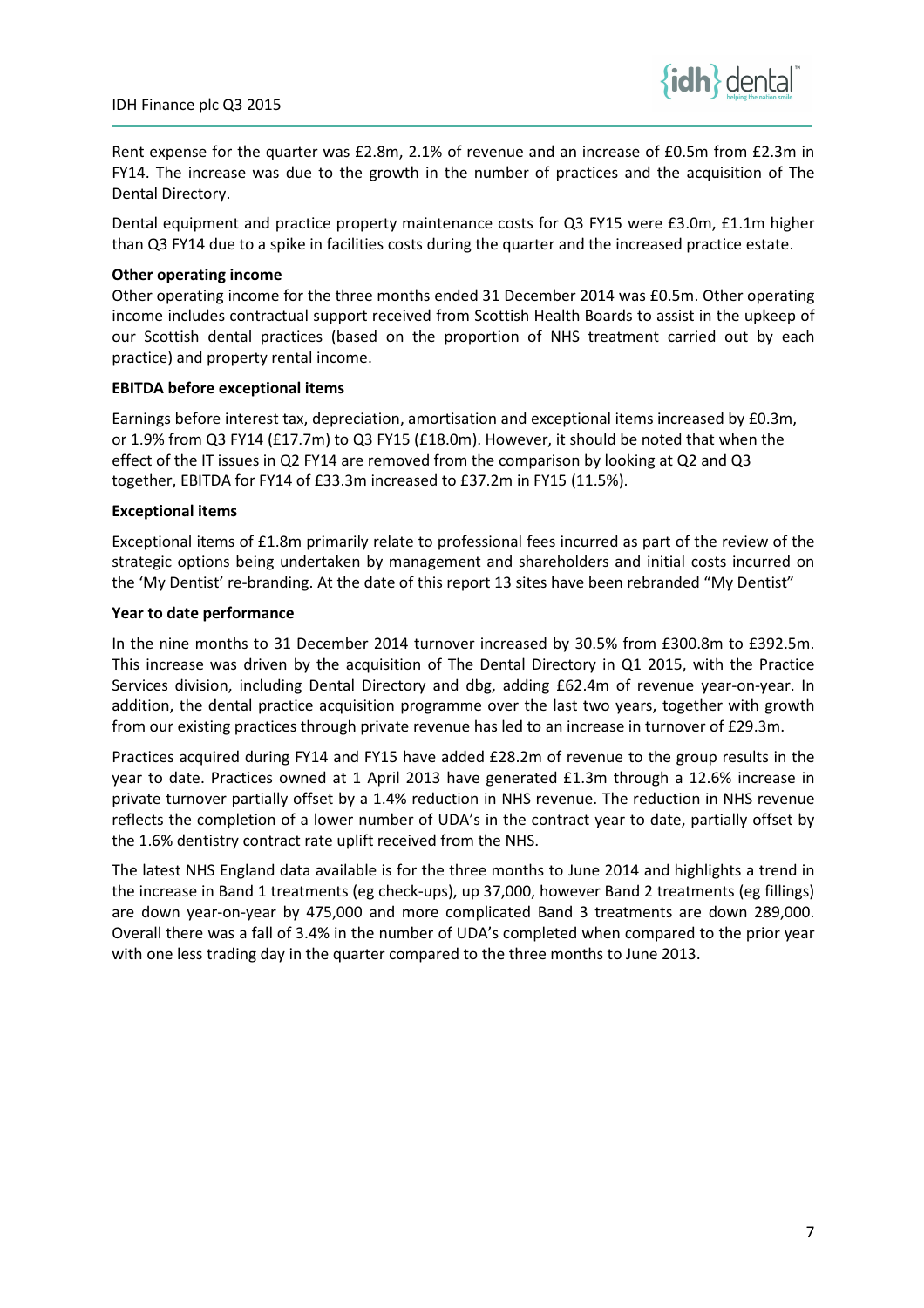## IDH Finance plc Q3 2015



| Group turnover                             | <b>YTD 2015</b> |         | YTD 2014 Movement |
|--------------------------------------------|-----------------|---------|-------------------|
|                                            | £'000           | £'000   | £'000             |
| Practices owned as at 1 April 2013         | 282,606         | 281,273 | 1,333             |
| Practice disposals                         |                 | 245     | (245)             |
| Practices acquired or opened:              |                 |         |                   |
| During the 12 months ended 31 March 2014   | 33,013          | 14,090  | 18,923            |
| During the 9 months ended 31 December 2014 | 9,325           |         | 9,325             |
| Dental practice turnover                   | 324.944         | 295.608 | 29,336            |
| Practice services and other turnover       | 67,561          | 5,169   | 62,392            |
| Group turnover                             | 392,505         | 300,777 | 91.728            |

EBITDA before exceptional items for the year to date has increased from £48.7m in FY14 to £54.9m in FY15, an increase of 12.6%.

## Pro-forma LTM EBITDA

|                                                                            | £'000  |
|----------------------------------------------------------------------------|--------|
|                                                                            |        |
| LTM EBITDA before exceptional items at 31 December 2014                    | 73.939 |
| Estimated adjusted EBITDA of acquired dental practices at 31 December 2014 | 4.641  |
| Adjusted EBITDA for The Dental Directory including annualised synergies    | 4,642  |
| Estimated pro-forma adjusted LTM EBITDA                                    | 83.222 |

Pro-forma LTM EBITDA has been calculated following the methodology set out in the IDH Finance plc Offering Memorandum dated 22 May 2013.

The estimated adjusted EBITDA for acquired dental practices are management estimates for the annual EBITDA of an acquired practice less the actual results consolidated in LTM EBITDA from the date of acquisition.

For The Dental Directory, the EBITDA adjustments include the effect of the synergies described in the Offering Memorandum dated 6 May 2014.

## Interest

An interest charge of £7.6m arises from charges related to the £200.0m 6% Senior Secured Fixed Rate Notes, £225.0m Senior Secured Floating Rate Notes and £75.0m Second Lien Note.

The remaining £2.0m relates to the amortisation of arrangement fees, interest rate swap charges and interest charges in respect of the Super Senior Revolving Credit Facility.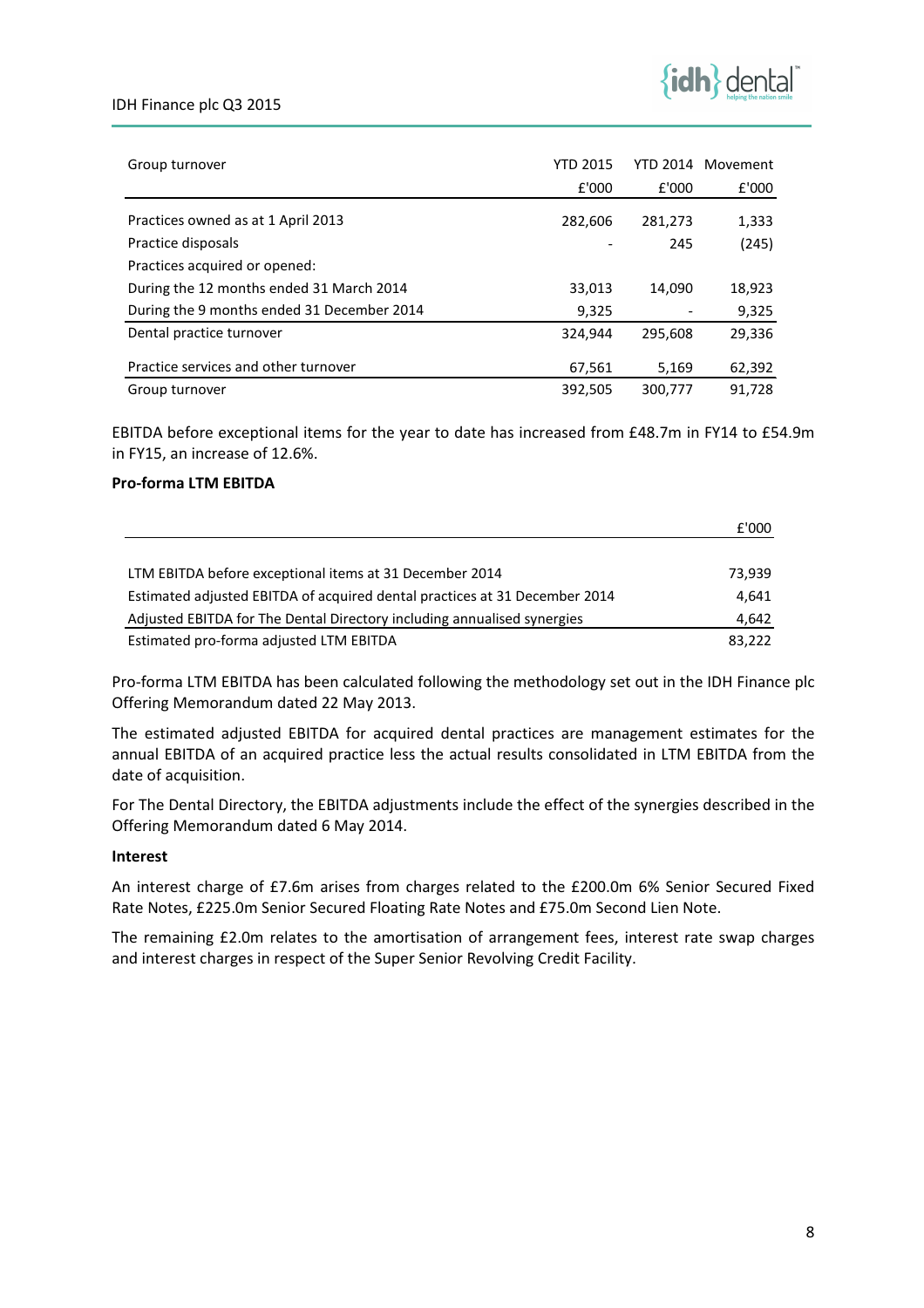

## Debt and liquidity

At 31 December 2014, the net debt was £480.1m, compared to £479.1m at 30 September 2014. This movement reflects a decrease in cash balances during the quarter, offset by a £6.0m repayment made against the Super Senior Revolving Credit Facility during October 2014.

Net cash flow for the quarter was an outflow of £6.4m. This reflects cash generated from operating activities of £13.5m and proceeds from the sale of freehold property of £3.6m, with outflows from a £6.0m repayment against the Super Senior Revolving Credit Facility, expenditure of £5.1m on acquisitions, capital expenditure of £7.5m, including the refurbishment of acquisition sites, £4.0m for the servicing of finance, £0.3m of debt issue costs relating to the issue of additional Senior Secured Floating Rate Notes in May 2014 and £0.5m of Corporation Tax.

## Working capital movements

Net cash inflow from operating activities decreased slightly from £13.9m in Q3 FY14 to £13.5m in Q3 FY15 and the ratio of EBITDA to operating cash flow decreased from 78.4% to 74.9%.

## Capital expenditure

Net capital expenditure for Q3 FY15 was £3.9m. This includes proceeds from the sale of freehold property of £3.6m. Gross capital expenditure of £7.5m included acquisition refurbishments of £2.1m and "maintenance" capital expenditure of £5.4m.

Maintenance capital expenditure includes £0.7m for the relocation of the Glasgow orthodontic practice and £0.1m for the relocation of the Leatherhead practice to new premises.

## Cash conversion

Cash conversion is measured as the ratio of EBITDA to operating cash flow less maintenance capital expenditure and for the quarter was 56.7% compared to 60.6% in the corresponding quarter in FY14. The reduction in the ratio is due in part to investment in additional stock by The Dental Directory.

Cash conversion was reduced by the relocation capital expenditure project discussed above. After taking these items into account, cash conversion would increase to 59.5% for the quarter.

## **Acquisitions**

Acquisitions capital expenditure in the quarter was £5.1m and was focussed on individual practice acquisitions across England, Scotland and Wales.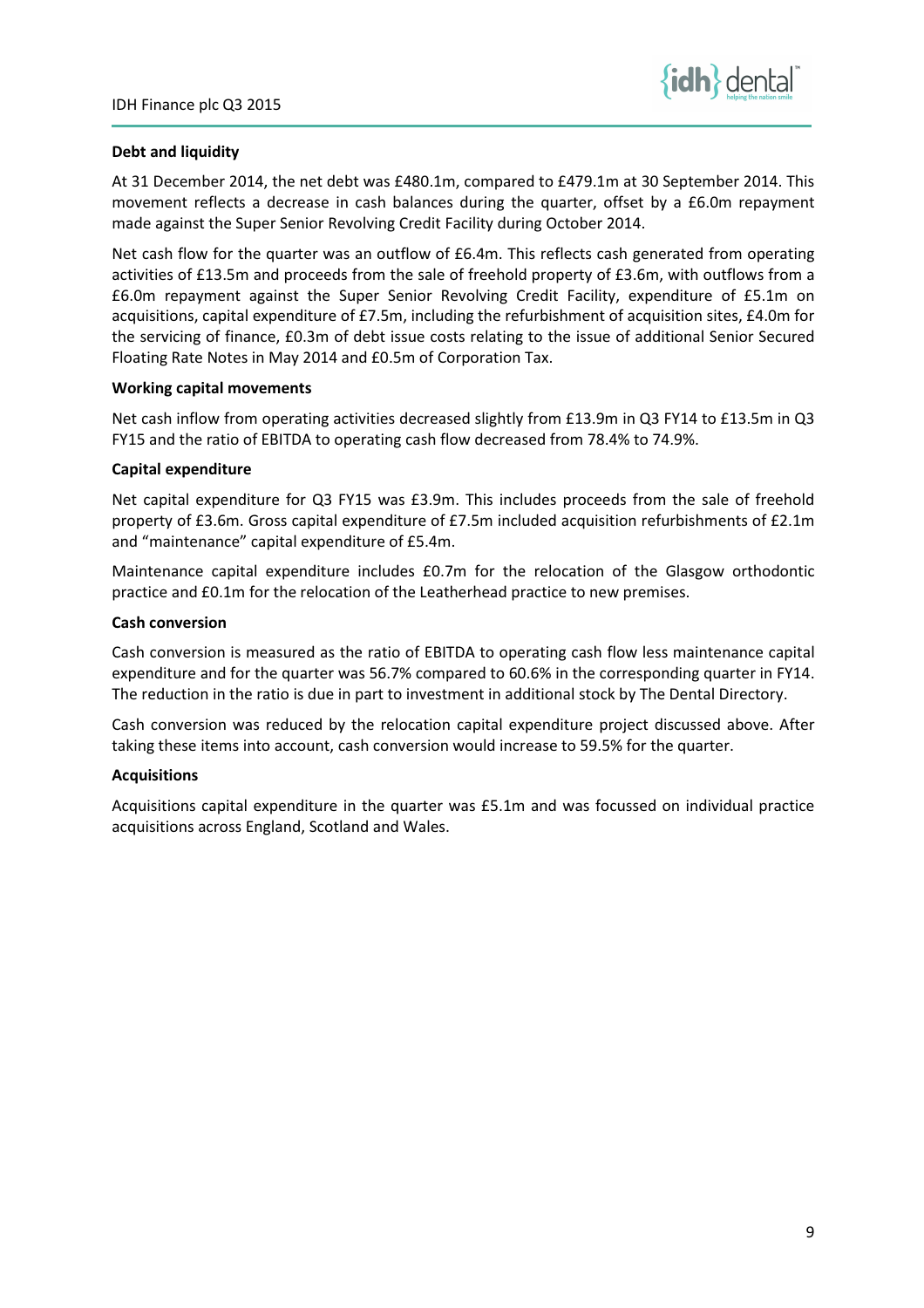

# Risk factors

There have been no material changes in IDH's overall opportunity and risk position when compared to the Risk factors set out in the IDH Finance plc Offering Memorandum dated 22 May 2013, the updated Offering Memorandum dated 6 May 2014 and the statutory accounts for Turnstone Midco 2 Limited for the year ended 31 March 2014.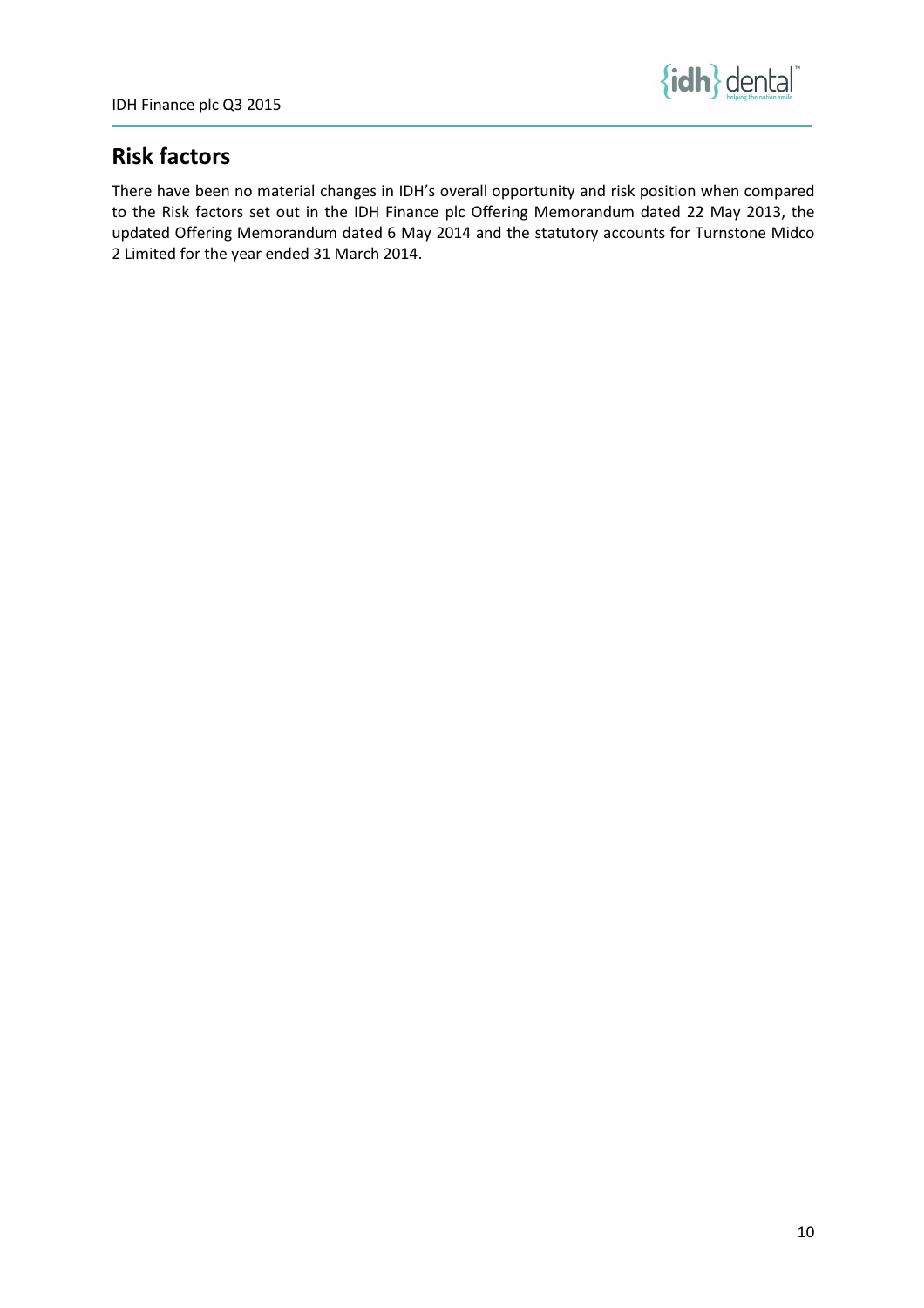# Turnstone Midco 2 Limited

Condensed consolidated interim financial statements – Unaudited

Q3 2015 – 3 month period ended 31 December 2014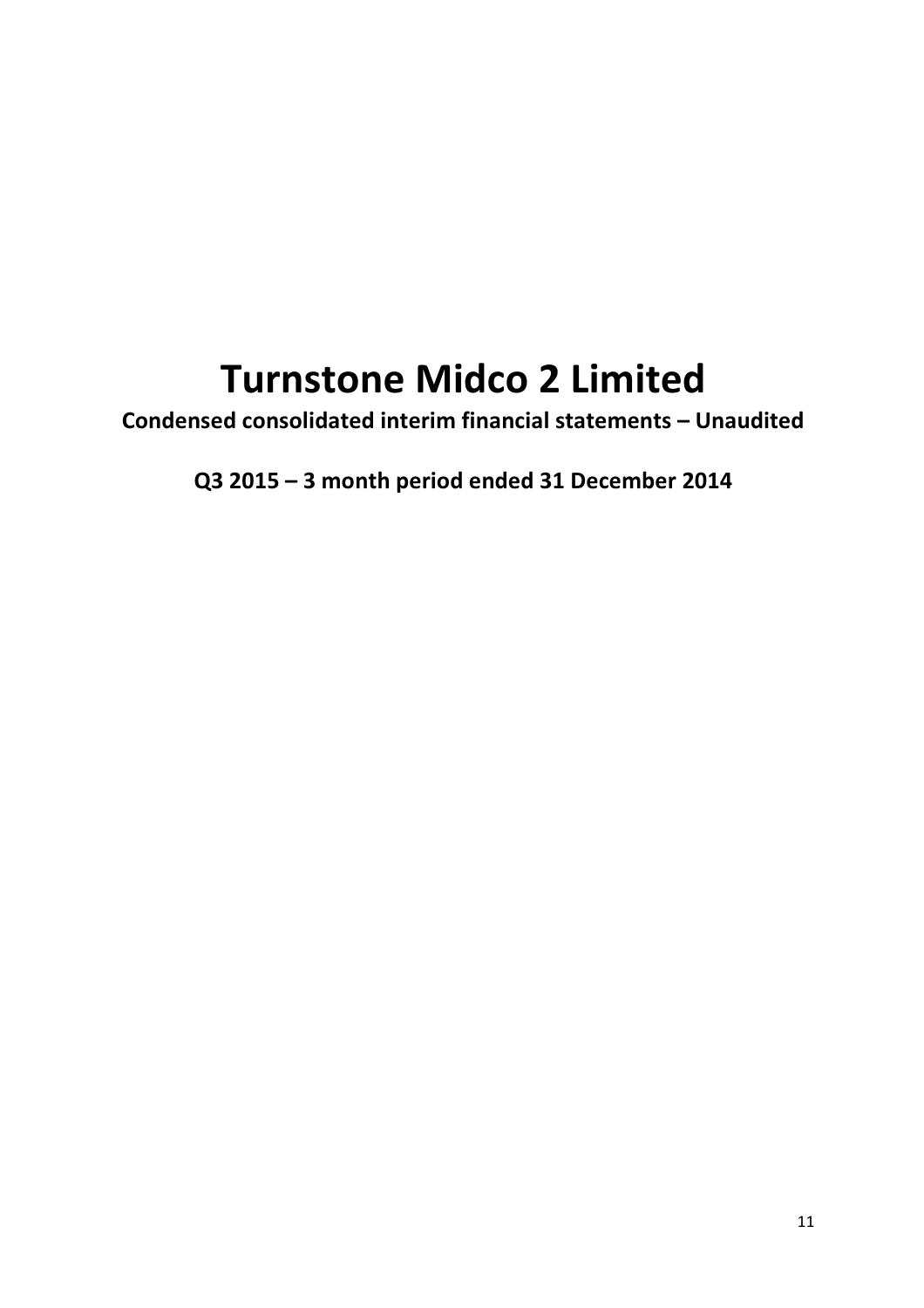# Profit and loss account (unaudited)

For the quarter ended 31 December 2014

|                                                            |                | Q3 2015   | Q3 2014   |
|------------------------------------------------------------|----------------|-----------|-----------|
|                                                            | Note           | £'000     | £'000     |
| Turnover                                                   | 3              | 135,499   | 104,437   |
| Cost of sales                                              |                | (75, 397) | (54, 309) |
| Gross profit                                               |                | 60,102    | 50,128    |
| Administrative expenses                                    |                | (58, 455) | (46, 323) |
| Other operating income                                     |                | 461       | 407       |
| Operating profit                                           |                | 2,108     | 4,212     |
| EBITDA before exceptional items                            | 3              | 18,043    | 17,705    |
| Depreciation                                               |                | (4, 452)  | (3, 362)  |
| Amortisation of goodwill                                   |                | (9,749)   | (8, 537)  |
| Amortisation of grant income                               |                | 45        | 112       |
| <b>Exceptional items</b>                                   |                | (1,779)   | (1,706)   |
| Operating profit                                           |                | 2,108     | 4,212     |
| (Loss)/profit on disposal of assets                        |                | (3)       | 24        |
| Profit on ordinary activities before interest and taxation |                | 2,105     | 4,236     |
| Interest payable and similar charges                       |                | (9,631)   | (7, 947)  |
| Interest receivable and other income                       |                | 19        | 8         |
| Loss on ordinary activities before taxation                | 3              | (7,507)   | (3,703)   |
| Tax on loss on ordinary activities                         | $\overline{4}$ | (155)     | 31        |
| Loss on ordinary activities after taxation                 |                | (7,662)   | (3,672)   |
| Equity minority interests                                  |                | 55        | (18)      |
| Loss for the financial period                              | 8              | (7,607)   | (3,690)   |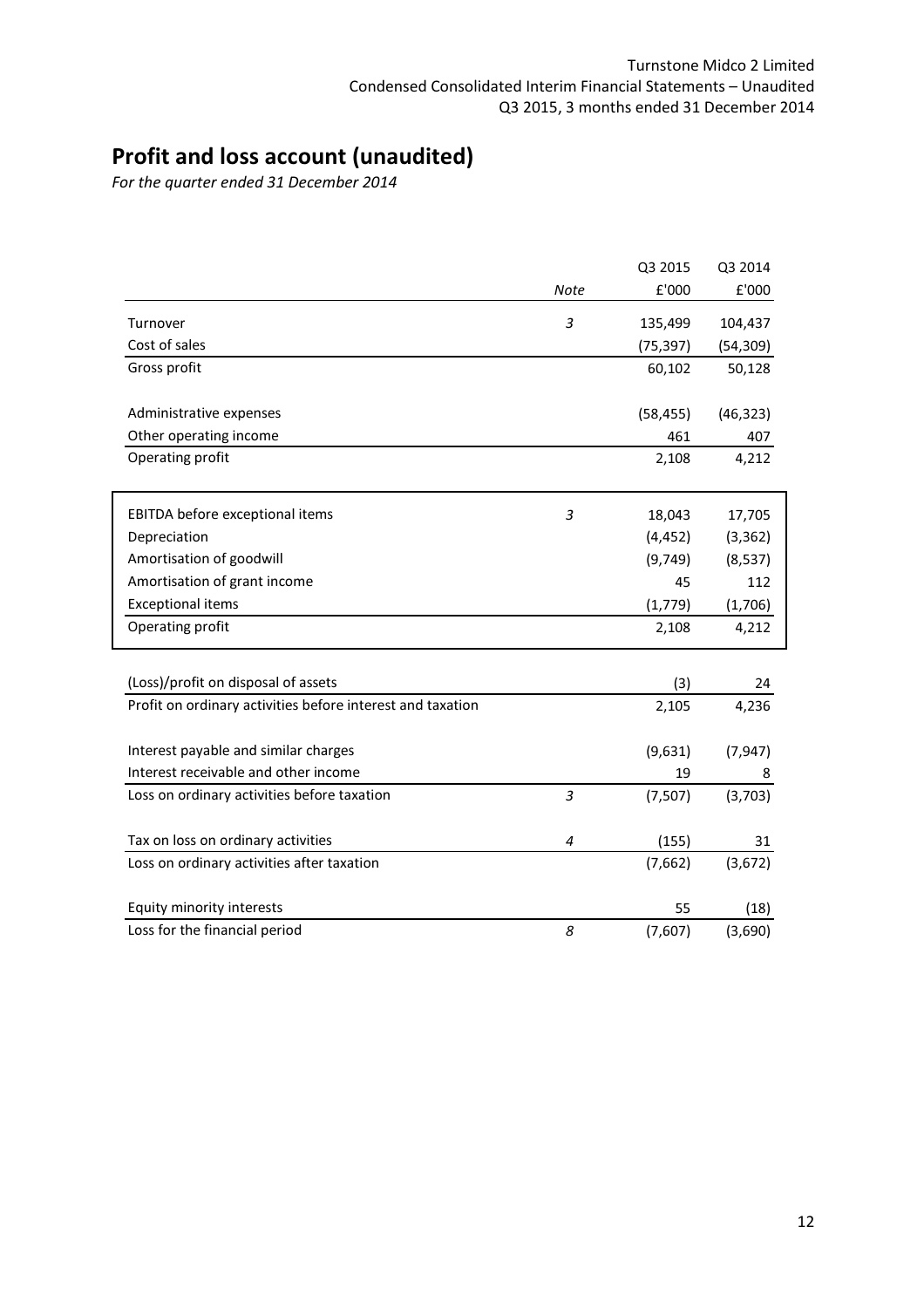# Profit and loss account (unaudited)

For the nine months ended 31 December 2014

|                                                            |                | <b>YTD 2015</b> | <b>YTD 2014</b> |
|------------------------------------------------------------|----------------|-----------------|-----------------|
|                                                            | Note           | £'000           | £'000           |
| Turnover                                                   | 3              | 392,505         | 300,777         |
| Cost of sales                                              |                | (217, 059)      | (155, 747)      |
| Gross profit                                               |                | 175,446         | 145,030         |
| Administrative expenses                                    |                | (165, 874)      | (134, 132)      |
| Other operating income                                     |                | 1,354           | 1,296           |
| Operating profit                                           |                | 10,926          | 12,194          |
| EBITDA before exceptional items                            | 3              | 54,884          | 48,722          |
| Depreciation                                               |                | (12, 654)       | (9, 855)        |
| Amortisation of goodwill                                   |                | (28, 704)       | (25, 292)       |
| Amortisation of grant income                               |                | 258             | 385             |
| <b>Exceptional items</b>                                   |                | (2,858)         | (1,766)         |
| Operating profit                                           |                | 10,926          | 12,194          |
| Profit/(loss) on disposal of assets                        |                | 1,521           |                 |
| Profit on ordinary activities before interest and taxation |                | 12,447          | (281)<br>11,913 |
| Interest payable and similar charges                       |                | (29, 264)       | (46, 334)       |
| Interest receivable and other income                       |                | 64              | 60              |
| Loss on ordinary activities before taxation                | 3              | (16, 753)       | (34, 361)       |
| Tax on loss on ordinary activities                         | $\overline{4}$ | (733)           | 572             |
| Loss on ordinary activities after taxation                 |                | (17, 486)       | (33, 789)       |
| Equity minority interests                                  |                | 23              | (25)            |
| Loss for the financial period                              | 8              | (17, 463)       | (33, 814)       |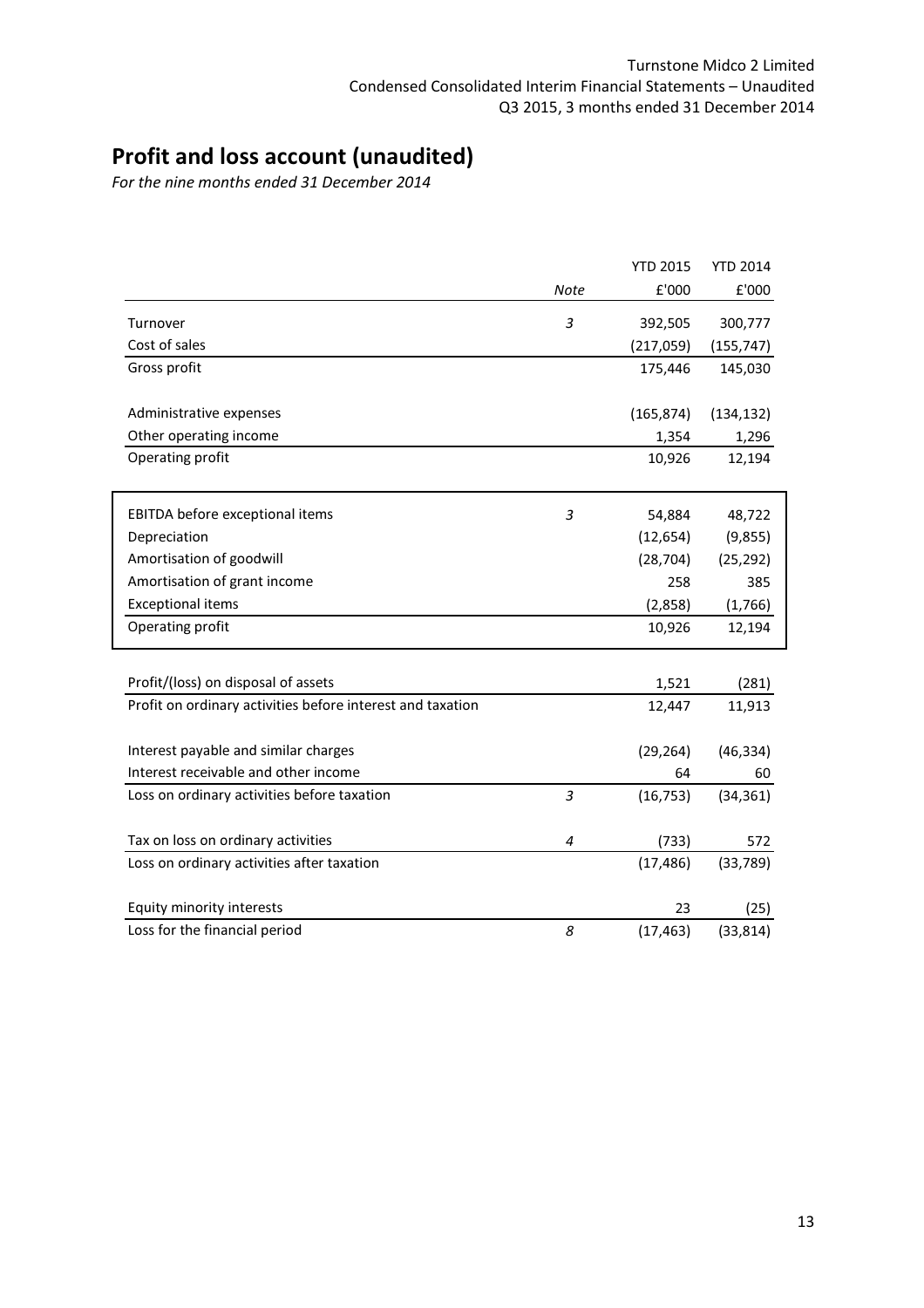# Balance sheet (unaudited)

at 31 December 2014

|                                                         |                | Q3 2015    | Q3 2014    |
|---------------------------------------------------------|----------------|------------|------------|
|                                                         | Note           | £'000      | £'000      |
| Intangible assets                                       | 5              | 664,281    | 605,524    |
| Tangible assets                                         |                | 87,611     | 75,022     |
| <b>Fixed assets</b>                                     |                | 751,892    | 680,546    |
| Stock                                                   |                | 25,946     | 7,394      |
| <b>Debtors</b>                                          |                | 58,306     | 37,479     |
| Cash at bank and in hand                                |                | 16,660     | 17,292     |
| Current assets                                          |                | 100,912    | 62,165     |
| Creditors: amounts falling due within one year          | 6              | (89, 754)  | (67, 983)  |
| Net current assets/(liabilities)                        |                | 11,158     | (5,818)    |
| Creditors: amounts falling due after more than one year | $\overline{z}$ | (503, 489) | (396, 323) |
| Provisions for liabilities and charges                  |                | (9,404)    | (10, 476)  |
| Net assets                                              |                | 250,157    | 267,929    |
| Capital and reserves                                    |                |            |            |
| Share capital                                           | 8              | 410,961    | 410,961    |
| Profit and loss reserve                                 | 8              | (160, 747) | (142, 973) |
| Minority interest                                       | 8              | (57)       | (59)       |
| Total shareholders' funds                               | 8              | 250,157    | 267,929    |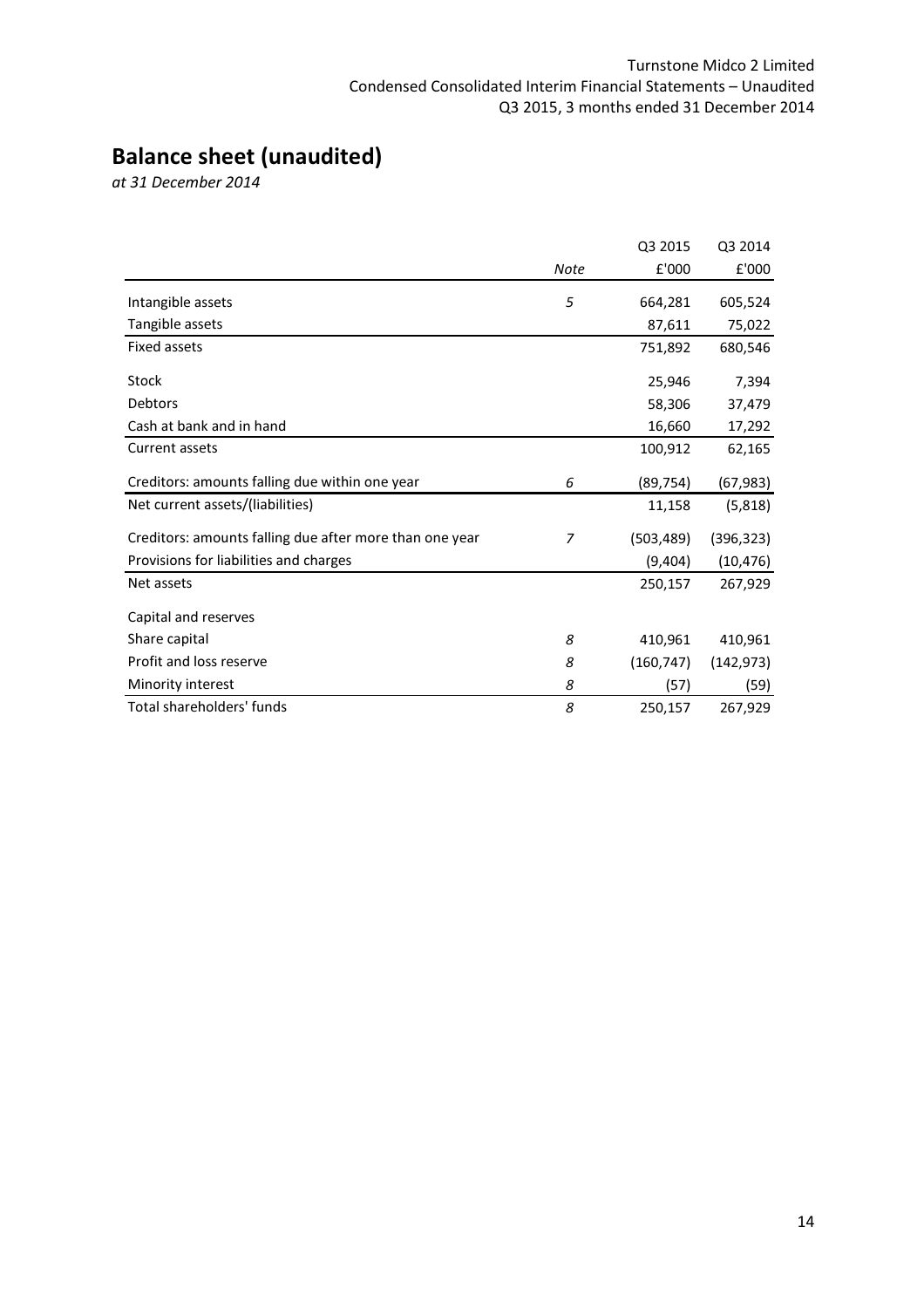# Cash flow statement (unaudited)

For the quarter ended 31 December 2014

|                                                 | Q3 2015  | Q3 2014  |
|-------------------------------------------------|----------|----------|
|                                                 | £'000    | £'000    |
| Operating profit                                | 2,108    | 4,212    |
| Amortisation of goodwill                        | 9,749    | 8,537    |
| Depreciation                                    | 4,452    | 3,362    |
| Amortisation of grant income                    | (45)     | (112)    |
| Increase in stock                               | (4, 479) | (110)    |
| Decrease in debtors                             | 2,511    | 931      |
| Decrease in creditors                           | (436)    | (1, 551) |
| Decrease in provisions                          | (344)    | (1, 395) |
| Net cash inflow from operating activities       | 13,516   | 13,874   |
| Corporation tax paid                            | (549)    |          |
| Returns on investments and servicing of finance | (4, 013) | (2, 576) |
| Capital expenditure                             | (3,916)  | (5,021)  |
| Acquisitions and disposals                      | (5,080)  | (8,409)  |
| Net cash outflow before financing               | (42)     | (2, 132) |
| Debt issue costs                                | (342)    | (1, 382) |
| Financing                                       | (6,000)  |          |
| Decrease in cash for the period                 | (6, 384) | (3, 514) |
| Opening cash                                    | 23,044   | 20,806   |
| Closing cash                                    | 16,660   | 17,292   |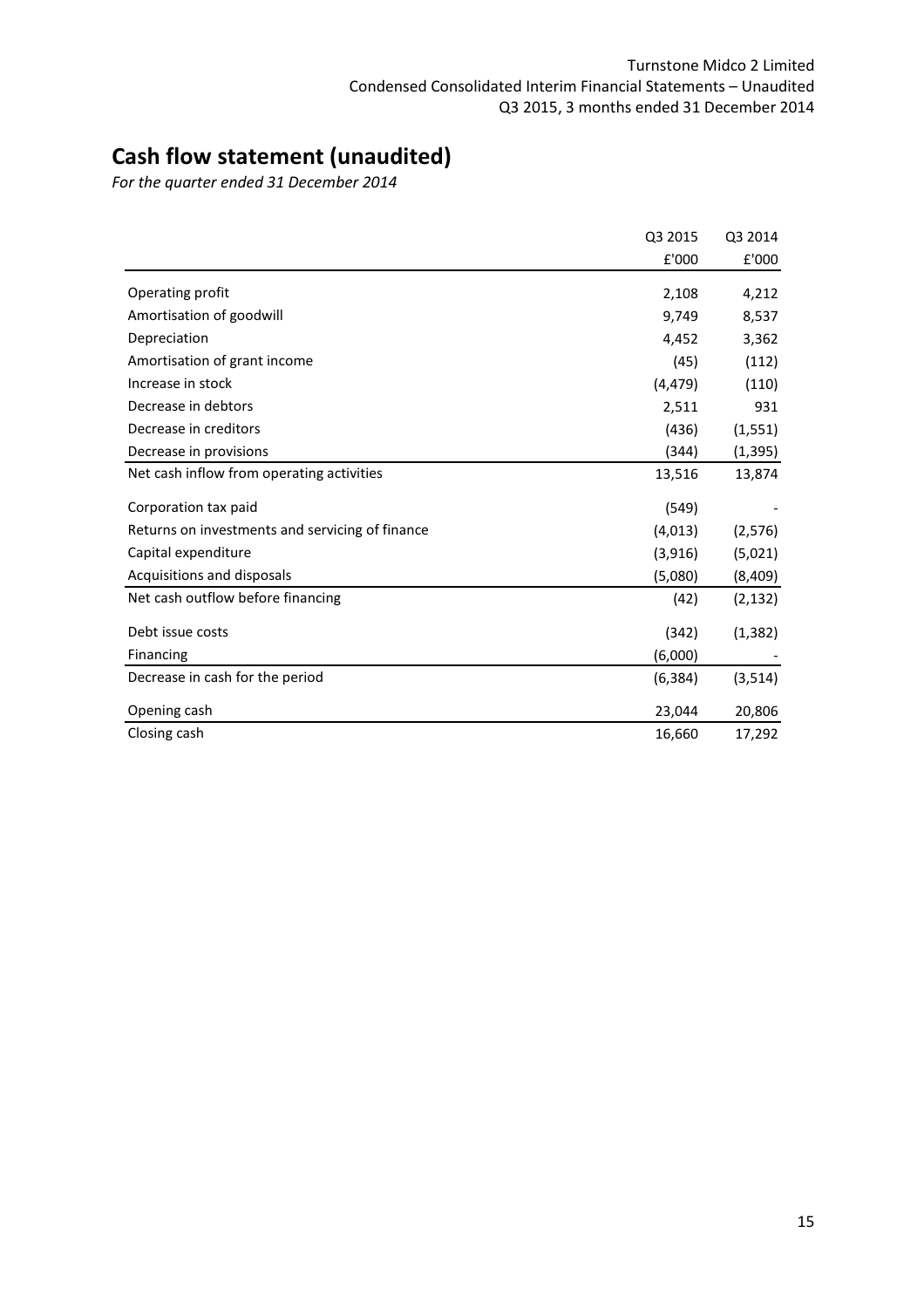# Cash flow statement (unaudited)

For the nine months ended 31 December 2014

|                                                 | <b>YTD 2015</b> | <b>YTD 2014</b> |
|-------------------------------------------------|-----------------|-----------------|
|                                                 | £'000           | £'000           |
| Operating profit                                | 10,926          | 12,194          |
| Amortisation of goodwill                        | 28,704          | 25,292          |
| Depreciation                                    | 12,654          | 9,855           |
| Amortisation of grant income                    | (258)           | (385)           |
| Increase in stock                               | (3,891)         | (388)           |
| Increase in debtors                             | (833)           | (7, 390)        |
| Increase in creditors                           | 7,731           | 2,319           |
| Decrease in provisions                          | (1, 215)        | (4,944)         |
| Net cash inflow from operating activities       | 53,818          | 36,553          |
| Corporation tax (paid)/recovered                | (480)           | 246             |
| Returns on investments and servicing of finance | (20, 373)       | (14, 927)       |
| Capital expenditure                             | (8, 244)        | (15, 159)       |
| Acquisitions and disposals                      | (99,583)        | (68, 177)       |
| Net cash outflow before financing               | (74, 862)       | (61, 464)       |
| Debt issue costs                                | (1,664)         | (14, 682)       |
| Financing                                       | 86,250          | 51,035          |
| Increase/(decrease) in cash for the period      | 9,724           | (25, 111)       |
| Opening cash                                    | 6,936           | 42,403          |
| Closing cash                                    | 16,660          | 17,292          |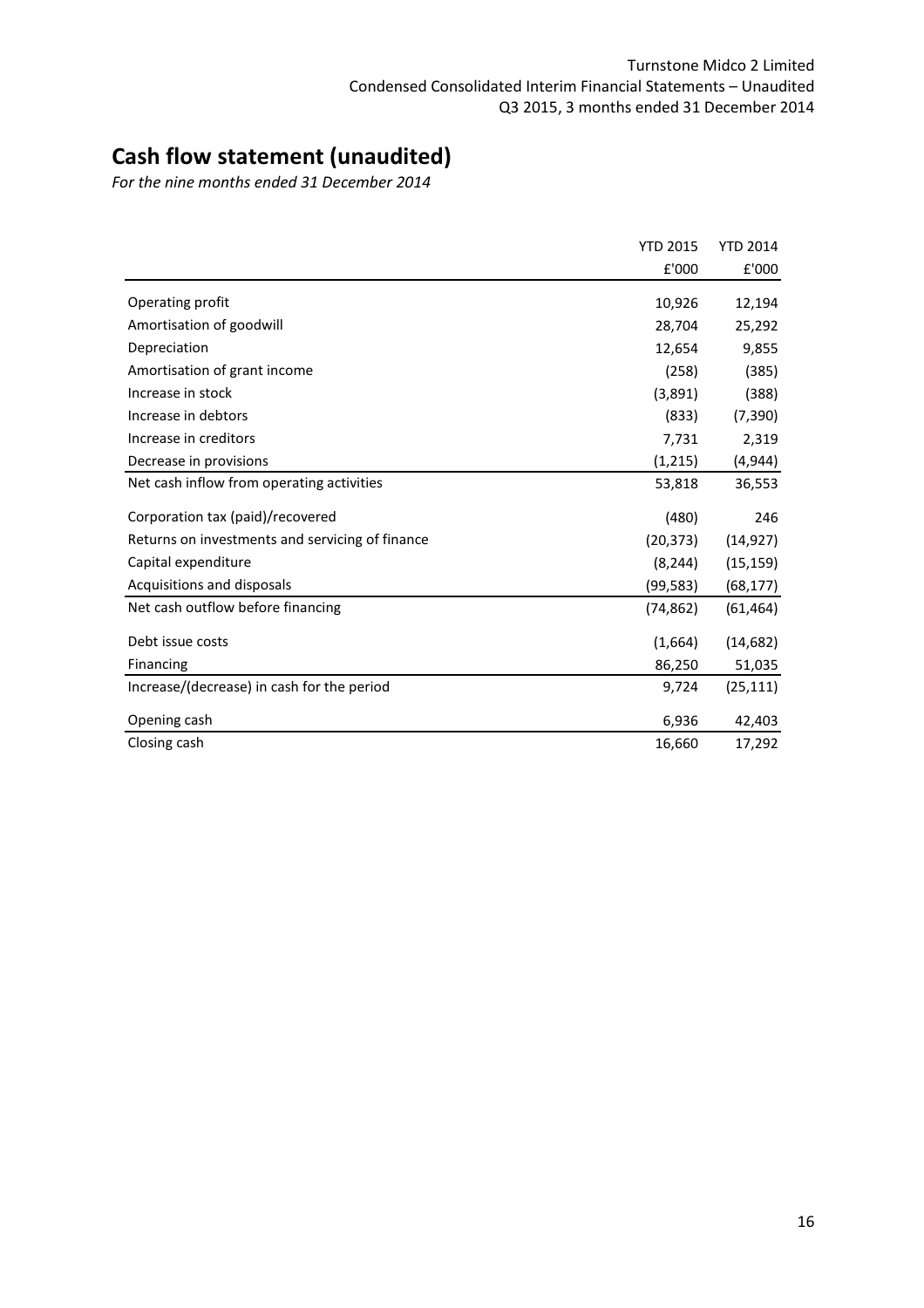# Reconciliation of net cash flow to movement in net debt (unaudited)

For the quarter ended 31 December 2014

|                                                                               | Q3 2015      | Q3 2014        |
|-------------------------------------------------------------------------------|--------------|----------------|
|                                                                               | £'000        | £'000          |
| Decrease in cash for the period                                               | (6, 384)     | (3, 514)       |
| Repayment of bank loans                                                       | 6,000        |                |
| Debt issue costs                                                              |              | 1,382          |
| Total cash movement in net debt                                               | (384)        | (2, 132)       |
| Other non-cash movements in net debt<br>Amortisation of loan arrangement fees | 103<br>(628) | (980)<br>(627) |
| Total non-cash movement in net debt                                           | (525)        | (1,607)        |
| Total movement in net debt                                                    | (909)        | (3,739)        |
| Net debt brought forward                                                      | (479, 144)   | (369,881)      |
| Net debt carried forward                                                      | (480, 053)   | (373,620)      |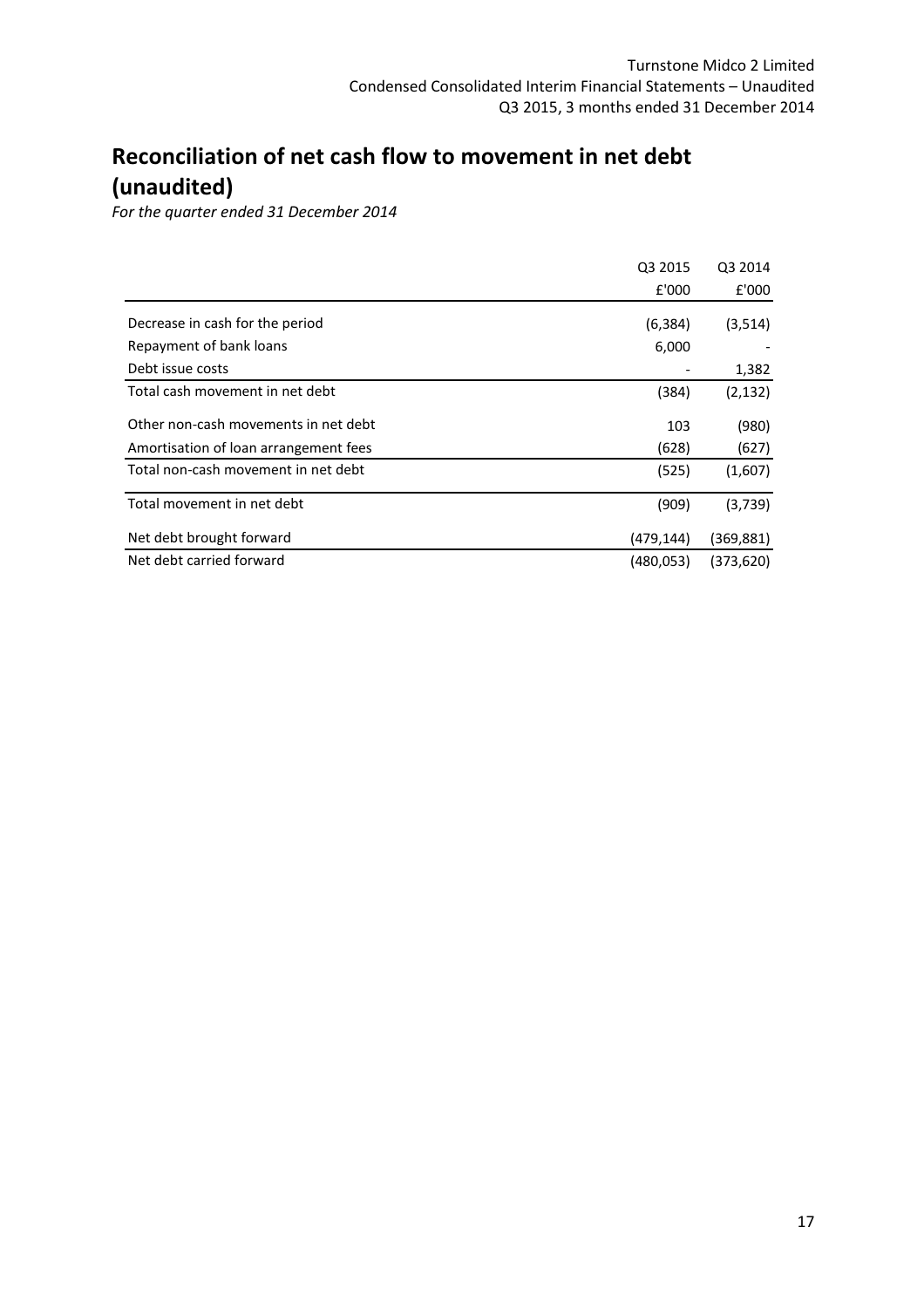# Reconciliation of net cash flow to movement in net debt (unaudited)

For the nine months ended 31 December 2014

|                                            | <b>YTD 2015</b> | <b>YTD 2014</b> |
|--------------------------------------------|-----------------|-----------------|
|                                            | £'000           | £'000           |
| Increase/(decrease) in cash for the period | 9,724           | (25, 111)       |
| Drawdown of bank loans                     | (81,500)        | (30, 307)       |
| Repayment of bank loans                    | 96,500          | 329,272         |
| Redemption of loan notes                   |                 | 50,000          |
| Issue of high yield bonds                  | (101, 250)      | (400,000)       |
| Debt issue costs                           |                 | 14,682          |
| Total cash movement in net debt            | (76, 526)       | (61,464)        |
| Accrued interest                           |                 | (8,339)         |
| Other non-cash movements in net debt       |                 | 396,515         |
| Amortisation of loan arrangement fees      | (1,928)         | (2,010)         |
| Total non-cash movement in net debt        | (1,928)         | 386,166         |
| Total movement in net debt                 | (78, 454)       | 324,702         |
| Net debt brought forward                   | (401,599)       | (698,322)       |
| Net debt carried forward                   | (480,053)       | (373,620)       |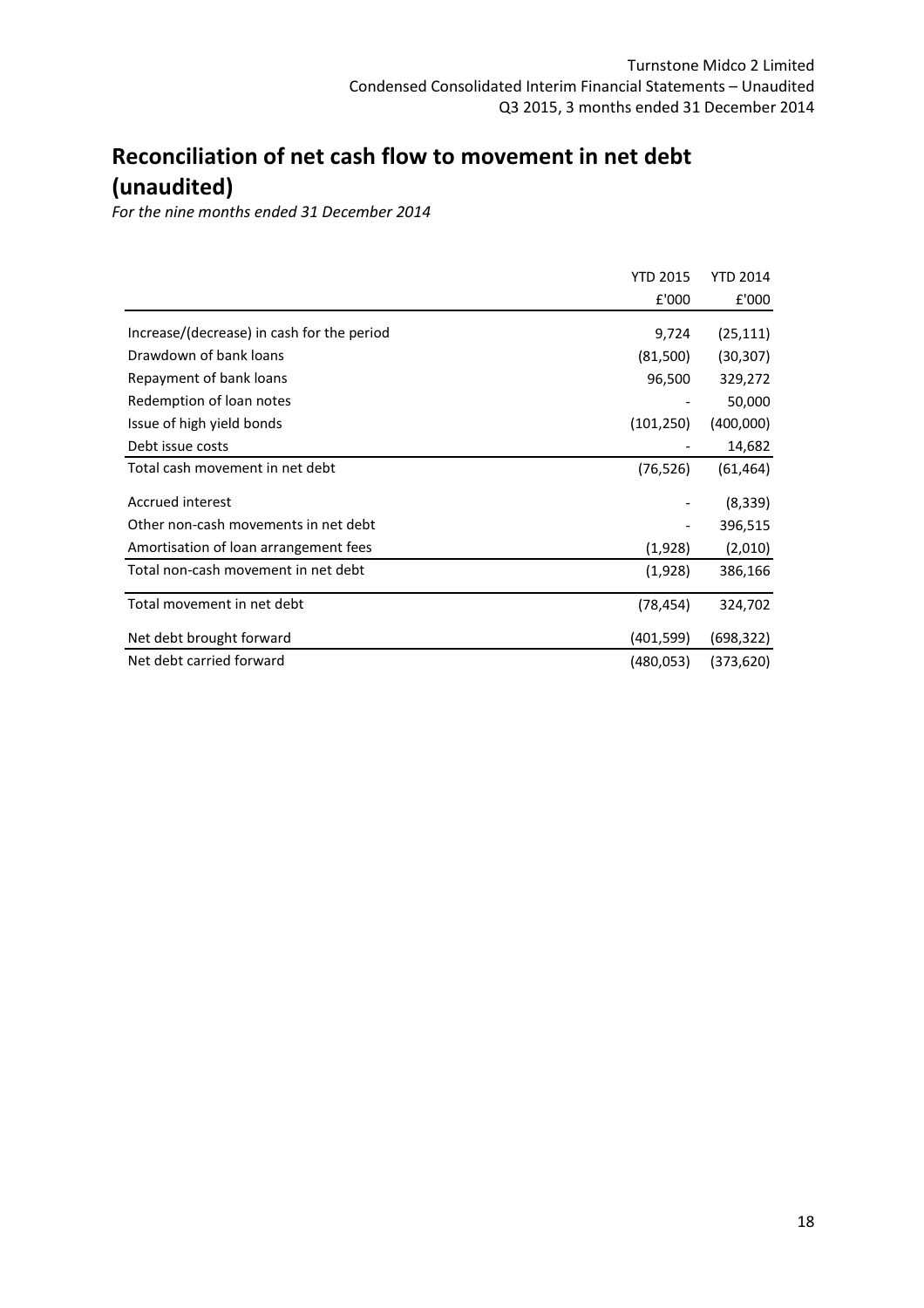Forming part of the financial statements

## 1 General information and statement of compliance

Turnstone Midco 2 Limited (the "company", and with its subsidiaries, the "group") is a company registered in England. It is the parent company of IDH Finance plc (the "issuer"). The company is 100% owned by Turnstone Midco 1 Limited and the ultimate UK parent company is Turnstone Equityco 1 Limited.

The condensed consolidated interim financial statements of the company are for the quarter ended 31 December 2014. The results for the year to date represent the group's trading from 1 April 2014 to 31 December 2014. Comparative results are provided for the quarter ended 31 December 2013 and the nine months ended 31 December 2013 and include the refinancing of the group's bank debt through the issue of high yield bonds by IDH Finance plc.

The content of this report does not constitute statutory financial statements and is unaudited.

The condensed consolidated interim financial statements have been prepared in accordance with the recognition and measurement requirements of UK Generally Accepted Accounting Practice (UK GAAP). They do not reflect all of the disclosure requirements for full annual statements and should be read in conjunction with the consolidated financial statements of Turnstone Midco 2 Limited and Turnstone Equityco 1 Limited for the year ended 31 March 2014, both of which are available from our website, www.idhgroup.co.uk.

## 2 Accounting policies

The condensed consolidated financial statements have been prepared on the basis of the accounting policies set out in the 2014 directors' report and consolidated financial statements for Turnstone Midco 2 Limited and Turnstone Equityco 1 Limited.

## Turnover

Turnover represents the income received in the ordinary course of business for dentistry goods or services provided to the extent that the group has obtained the right to consideration. Turnover derived from NHS contracts in England and Wales is recognised on the volume of dental activity delivered in the financial year. Turnover from all private dental work and NHS patients in Scotland is recognised on the completion of each piece of treatment carried out, with the exception of orthodontic treatment, which is recognised based on the stage of completion reached during the course of treatment.

## Goodwill

Purchased goodwill (representing the excess of the fair value of the consideration and associated costs over the fair value of the separable net assets acquired) arising on consolidation in respect of acquisitions is capitalised. Positive goodwill is amortised to nil by equal annual instalments over its estimated useful life, which is 20 years, being the period over which the group expects to benefit from the assets acquired. The carrying value of goodwill is evaluated when there is an indicator of impairment. When it is determined that the carrying value exceeds the recoverable amount, the excess is written off to the profit and loss account.

In calculating the goodwill, the total consideration, both actual and deferred, is taken into account. Where the deferred consideration is contingent and dependent upon future trading performance, an estimate of the present value of the likely consideration payable is made. This contingent deferred consideration is re-assessed annually and corresponding adjustment is made to the goodwill arising on acquisition.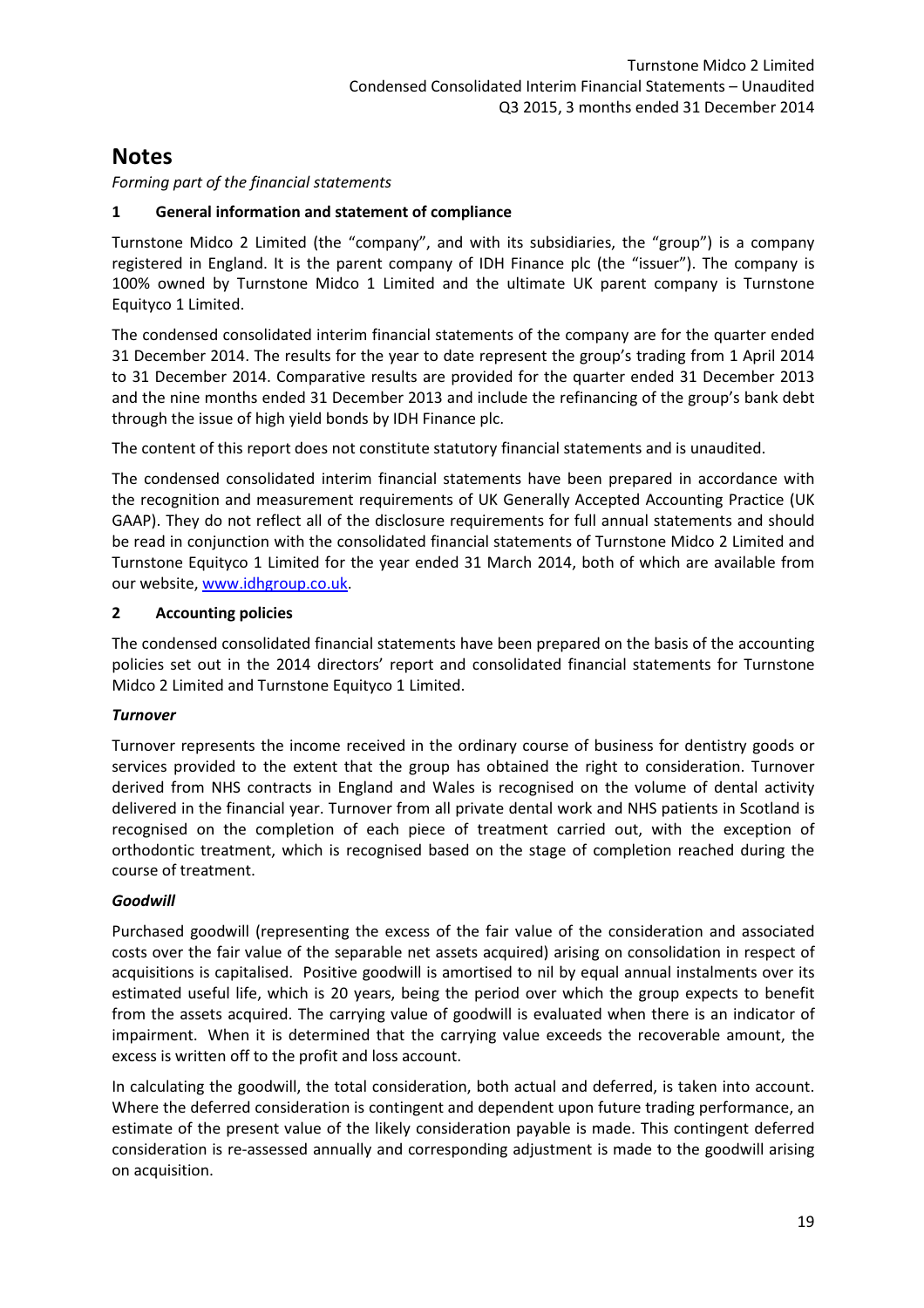## Forming part of the financial statements

On the subsequent disposal or termination of a business acquired, the profit or loss on disposal or termination is calculated after charging the unamortised amount of any related goodwill.

## **Taxation**

The corporation tax expense to be recognised in an interim period is based on the best estimate of the average corporation tax rate expected for the full year applied to the profit before tax for the interim period.

## Deferred taxation

Deferred tax is recognised in respect of all timing differences that have originated but not reversed at the balance sheet date, where transactions or events that result in an obligation to pay more tax in the future or a right to pay less tax in the future have occurred at the balance sheet date.

A net deferred tax asset is regarded as recoverable and therefore recognised only when, on the basis of all available evidence, it can be regarded as more likely than not that there will be suitable taxable profits against which to recover carried forward tax losses and from which the future reversal of underlying timing differences can be deducted.

Deferred tax is measured at the average tax rates that are expected to apply in the periods in which the timing differences are expected to reverse based on tax rates and laws that have been enacted or substantively enacted by the balance sheet date. Deferred tax is measured on a non-discounted basis.

## Leases

Operating leases are charged to the profit and loss account on a straight line basis over the period of the lease.

## Partnerships

Certain members of the group management team act as partners on behalf of group companies in a number of dental practice partnerships. These partnerships are held on trust on behalf of a number of group companies. All profits arising from partnership activity are transferred to a group trading company.

As a result, the group considers that it has control of these partnerships and consequently the results of the partnerships are consolidated into the group's financial statements. The partnerships are accounted for in accordance with the group's accounting policies.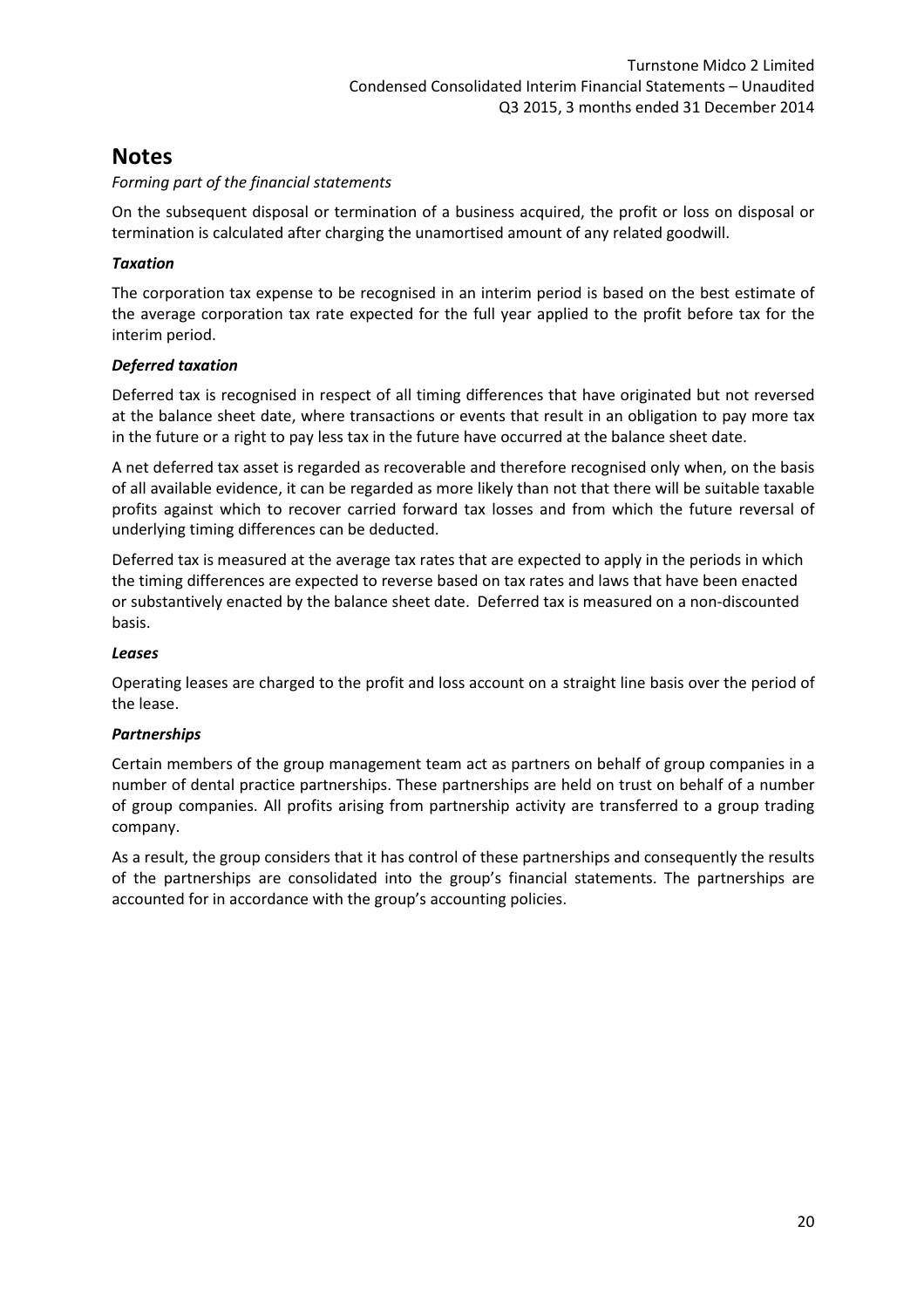Forming part of the financial statements

## 3 Segmental information

|                                     | Q3 2015  | <b>YTD 2015</b> |         |           |
|-------------------------------------|----------|-----------------|---------|-----------|
|                                     | Turnover | Profit          |         | Profit    |
|                                     | £'000    | £'000           | £'000   | £'000     |
| Dental practices                    | 111,951  | 16,340          | 324,944 | 49,690    |
| Practice services                   | 23,548   | 1,703           | 67,561  | 5,194     |
| Group turnover/EBITDA               | 135,499  | 18,043          | 392,505 | 54,884    |
| <b>Exceptional items</b>            |          | (1,779)         |         | (2,858)   |
| (Loss)/profit on disposal of assets |          | (3)             |         | 1,521     |
| Depreciation and amortisation       |          | (14, 156)       |         | (41, 100) |
| Net interest payable                |          | (9,612)         |         | (29,200)  |
| Loss before taxation                |          | (7,507)         |         | (16, 753) |

Practice services include The Dental Directory group, dbg, the Academy and recruitment services.

| All activities arose in the United Kingdom. |  |
|---------------------------------------------|--|
|---------------------------------------------|--|

## 4 Taxation

|                                               | Q3 2015 | Q3 2014 |
|-----------------------------------------------|---------|---------|
|                                               | £'000   | £'000   |
| Analysis of tax (charge)/credit in the period |         |         |
| Current tax                                   |         |         |
| Corporation tax                               | 1       | (19)    |
| Total current tax credit/(charge)             | 1       | (19)    |
| Deferred tax                                  |         |         |
| Deferred tax (charge)/credit                  | (156)   | 50      |
| Adjustment in respect of prior periods        |         |         |
| Effect of changes in tax rates                |         |         |
| Total deferred tax (charge)/credit            | (156)   | 50      |
| Tax (charge)/credit on ordinary activities    | (155)   | 31      |

Due to the level of allowable interest deductions and the availability of capital allowances, no current tax liability has been recognised for current trading in the quarter ended 31 December 2014.

The deferred tax asset has been recognised based on the capital allowances available on fixed assets acquired during the quarter.

The main rate of Corporation Tax has been reduced to 21% from 1 April 2014. A further reduction to 20% from 1 April 2015 was substantively enacted in the Finance Act 2013 and the deferred tax asset has been measured accordingly.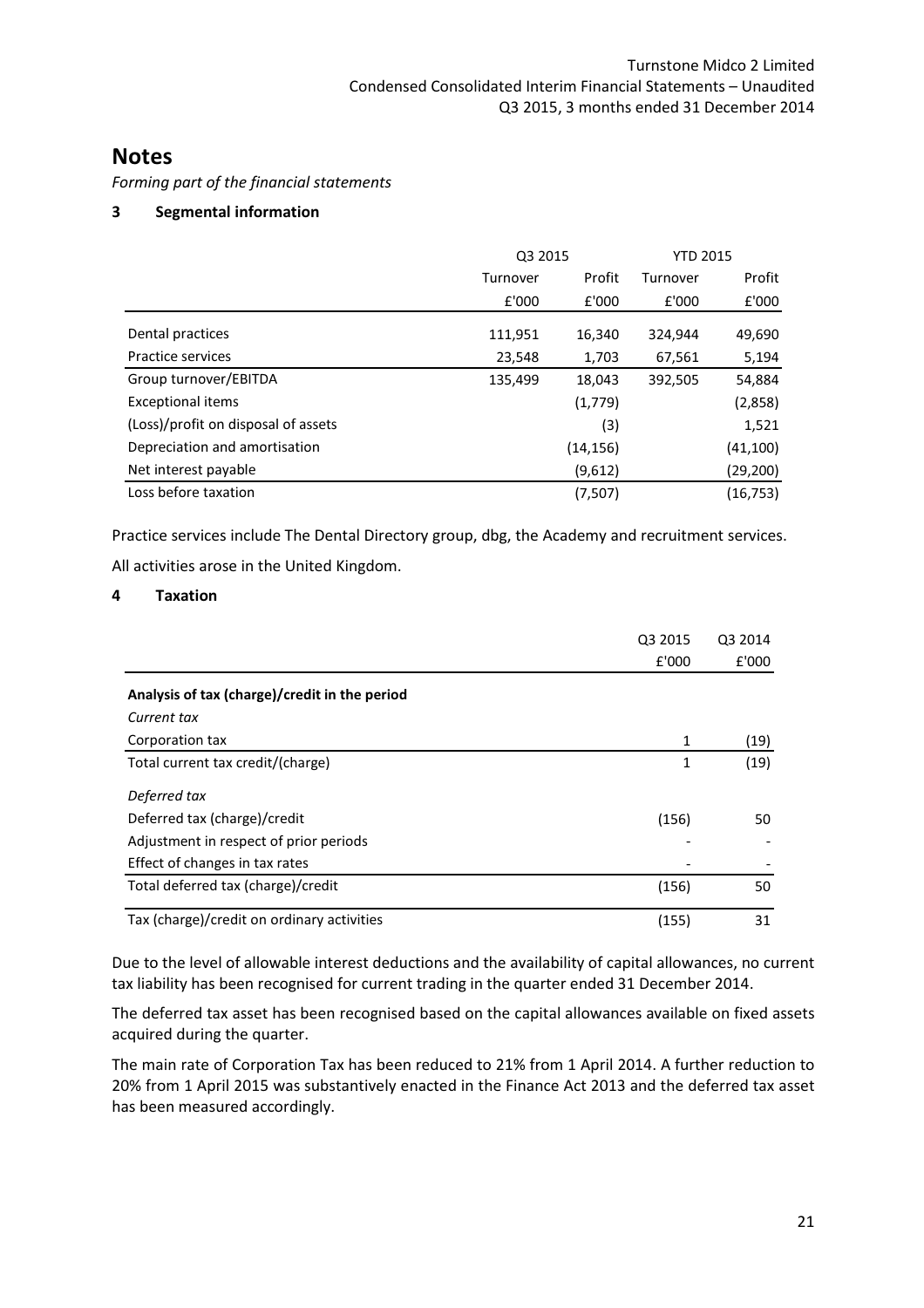Forming part of the financial statements

4 Taxation (continued)

|                                               | <b>YTD 2015</b> | YTD 2014 |
|-----------------------------------------------|-----------------|----------|
|                                               | £'000           | E'000    |
| Analysis of tax (charge)/credit in the period |                 |          |
| Current tax                                   |                 |          |
| Corporation tax                               | (2)             | (2)      |
| Total current tax charge                      | (2)             | (2)      |
| Deferred tax                                  |                 |          |
| Deferred tax (charge)/credit                  | (731)           | 1,585    |
| Adjustment in respect of prior periods        |                 |          |
| Effect of changes in tax rates                |                 | (1,011)  |
| Total deferred tax (charge)/credit            | (731)           | 574      |
| Tax (charge)/credit on ordinary activities    | (733)           | 572      |

## 5 Intangible fixed assets

During the three months ended 31 December 2014, the group acquired nine dental practices. Practice acquisitions totalling £2.9m and subsidiary acquisitions totalling £3.1m were made in the period.

Due to the timing of these acquisitions, the initial acquisition accounting and determination of fair values has currently only been determined on a provisional basis.

## 6 Creditors: amounts falling due within one year

|                                         | Q3 2015 | Q3 2014 |
|-----------------------------------------|---------|---------|
|                                         | £'000   | £'000   |
| Trade creditors                         |         |         |
|                                         | 19,801  | 9,904   |
| Other taxation and social security      | 2,760   | 1,929   |
| Corporation tax                         | 4       | 302     |
| Deferred consideration for acquisitions | 5,603   | 4,670   |
| Accruals and deferred income            | 54,096  | 44,154  |
| Accrued interest                        | 7,490   | 7,024   |
|                                         | 89,754  | 67,983  |

Deferred consideration is due to the vendors of individual practices.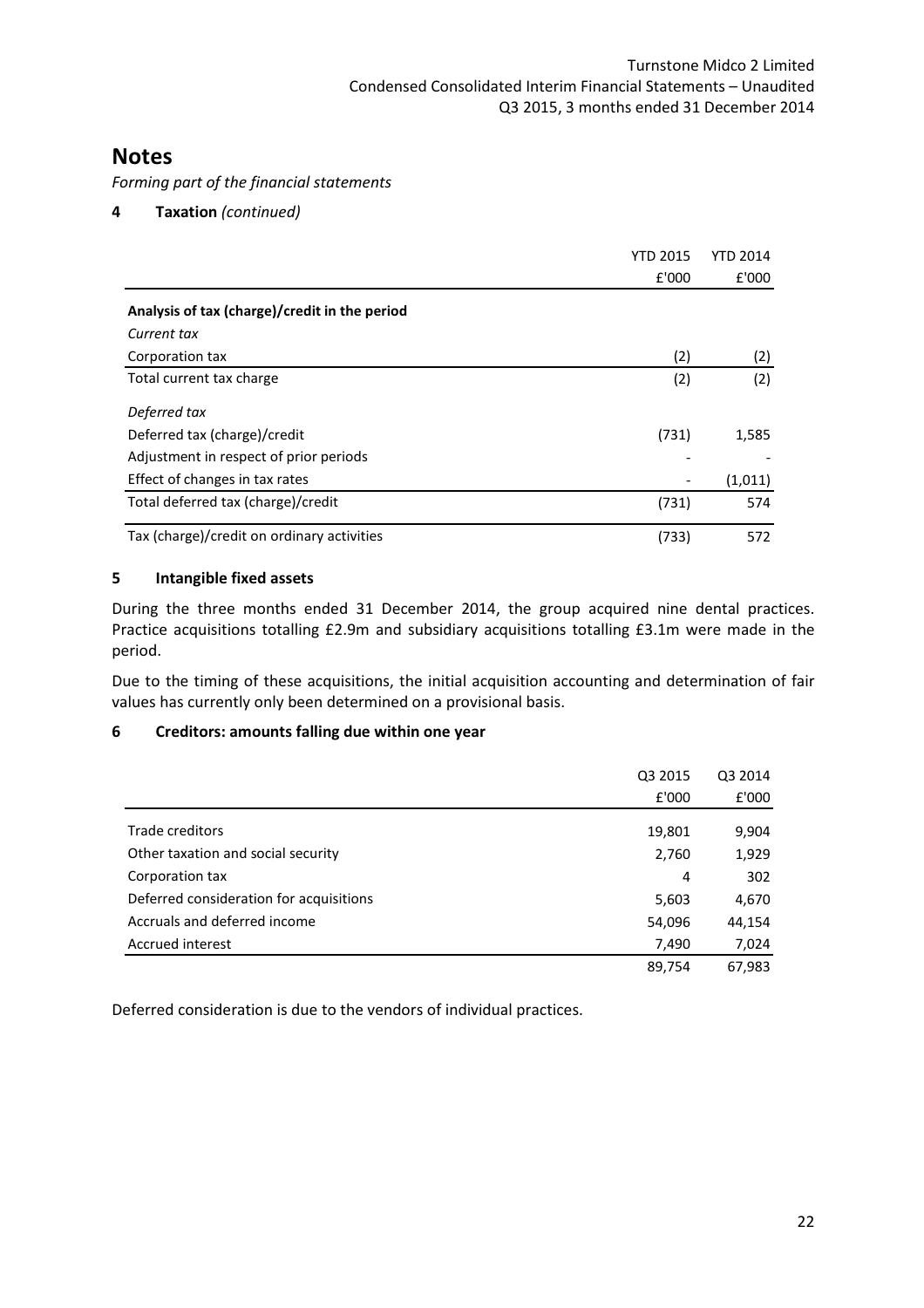Forming part of the financial statements

## 7 Creditors: amounts falling after more than one year

|                                          | Q3 2015   | Q3 2014  |
|------------------------------------------|-----------|----------|
|                                          | £'000     | £'000    |
| High yield bonds                         | 501,088   | 400,000  |
| Debt issue costs                         | (11, 375) | (14,088) |
| High yield bonds net of debt issue costs | 489,713   | 385,912  |
| Super senior revolving credit facility   | 7,000     | 5,000    |
| Deferred consideration                   | 6,349     | 5,026    |
| Accruals and deferred income             | 427       | 385      |
|                                          | 503,489   | 396,323  |

High yield bonds totalling £400m were issued at 100% on 30 May 2013. A further £100m of Senior Secured Floating Rate Notes were issued on 9 May 2014 at 101.25%. As at 31 December 2014, high yield bonds in issue consist of:

- £200m 6% Senior Secured Fixed Rate Notes due to mature on 1 December 2018;
- £225m Senior Secured Floating Rate Notes due to mature on 1 December 2018. The notes are set at a floating rate of GBP LIBOR plus 5% each quarter.
- £75m 8.5% Second Lien Notes due to mature on 1 June 2019.

The premium arising on the notes issued in May 2014 is to be amortised over the remaining term to maturity.

The super senior revolving credit facility has an interest charge of GBP LIBOR plus 4%.

As part of an interest rate management strategy, the group has entered into two interest rate contracts to swap LIBOR for a fixed rate.

Deferred consideration is due to the vendors of individual practices over the next 2-5 years.